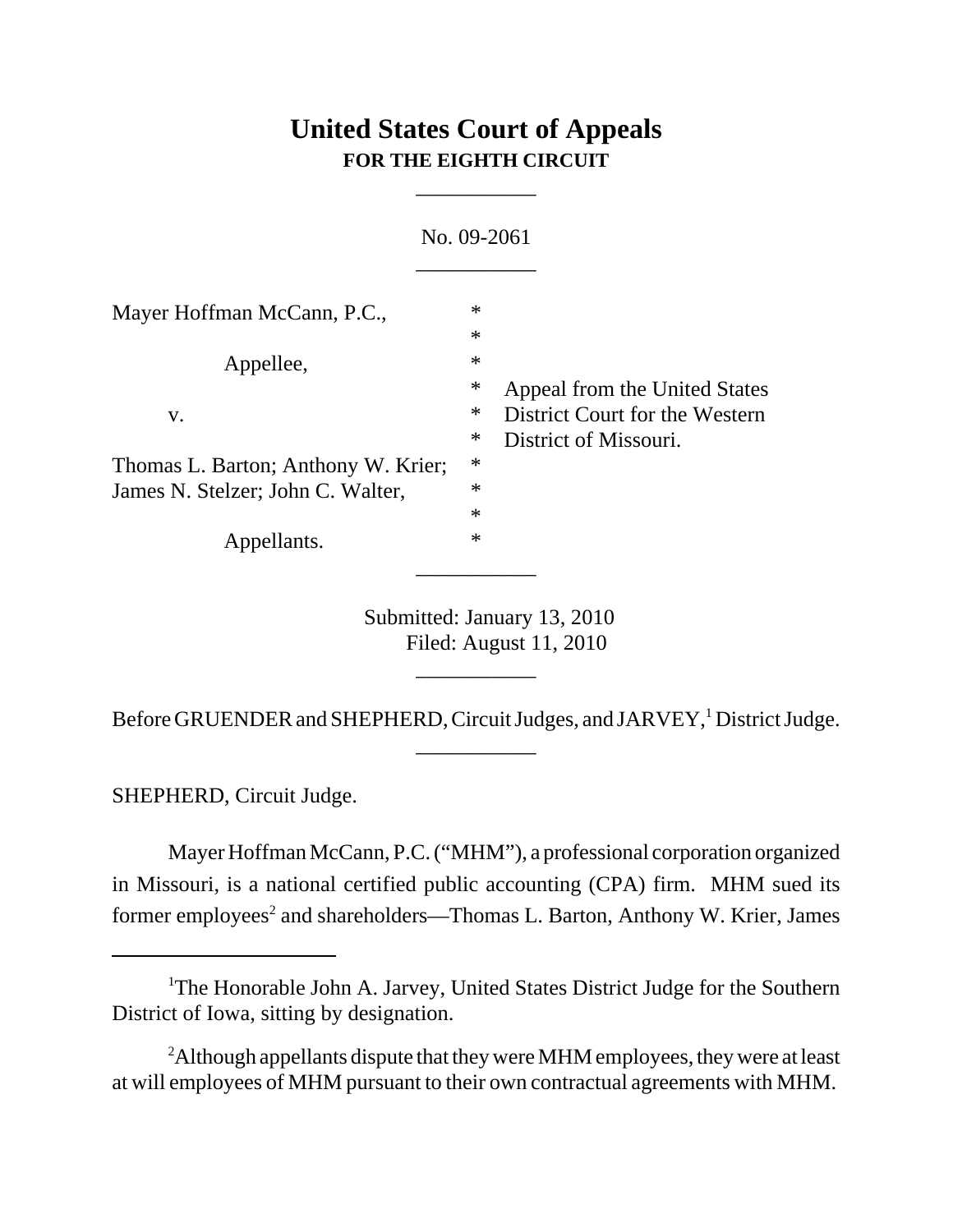N. Stelzer, and John C. Walter (collectively, "appellants"), all CPAs licensed by the State of Minnesota—to enforce restrictive covenants contained in contractual agreements between the appellants and MHM. Following a bench trial, the district court<sup>3</sup> granted judgment to MHM, awarding MHM permanent injunctive relief and \$1,369,921 in liquidated damages. Appellants bring this appeal, contending that: (1) enforcement of the restrictive covenants is contrary to Missouri law and (2) even if the restrictive covenants are enforceable, the liquidated damages provision is void and unenforceable under Missouri law. We reject these contentions and affirm the judgment of the district court.

## I.

From at least 1998 until August 15, 2005, appellants, along with CPA Tim Talbott, were employees and shareholders of Bertram, Vallez, Kaplan & Talbot ("Bertram Vallez"), a CPA firm located in New Hope, Minnesota. In August 1998, Bertram Vallez entered into an Administrative Services Agreement with a predecessor to CBIZ, Inc. ("CBIZ"), $4$  a public company that provides various financial services, including some accounting services; employee services; and technology solutions. Pursuant to the agreement, Bertram Vallez and CBIZ agreed to operate under the Alternative Practice Structure model ("APS").<sup>5</sup> Bertram Vallez provided attest

<sup>5</sup>In general, an APS is an accounting firm

<sup>&</sup>lt;sup>3</sup>The Honorable Gary A. Fenner, United States District Judge for the Western District of Missouri.

<sup>4</sup> Various subsidiaries of CBIZ, Inc. were associated with Bertram Vallez as well as MHM. For ease of discussion, we collectively refer to these entities as "CBIZ."

divided into two separate entities, a professional corporation and a business corporation, separating the attest function activities from the business services (such as consulting, financial planning, tax compliance and planning, and other business advisory services). . . . The accounting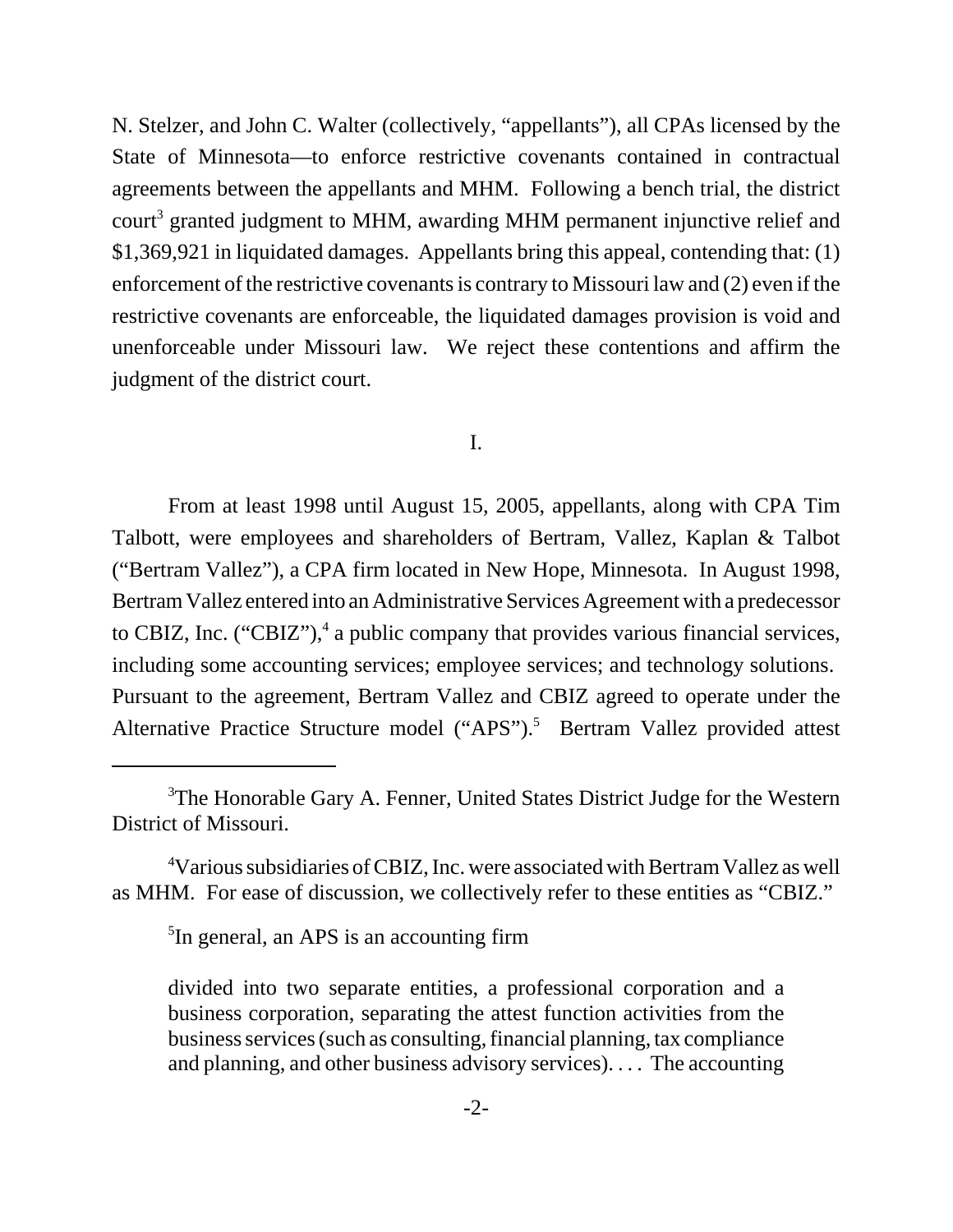services<sup>6</sup> to clients, and CBIZ (1) performed nonattest services<sup>7</sup> for clients and (2) provided Bertram Vallez with "a variety of management advisory and business-related services," including "certain administrative, personnel, marketing, and other support services." (Appellants' App. 165.) In exchange for CBIZ's provision of administrative services, Bertram Vallez agreed to pay 85% of its revenues to CBIZ. Also in August 1998, Barton executed an Executive Employment Agreement with CBIZ. Krier, Stelzer, and Walter entered into confidentiality and nonsolicitation agreements with CBIZ ("Confidentiality Agreements") on December 31, 2003, August 17, 2003, and January 30, 2004, respectively.

In 2004, Bertram Vallez met with William Hancock, the president of MHM. At that time, MHM and CBIZ operated under an APS. The parties discussed Bertram Vallez joining MHM's New Hope office. In additional discussions with CBIZ

James D. Campbell, Alternative Practice Structures, Penn. CPA J. 10, 10-11 (Winter 1999).

<sup>6"</sup>Attest services are required to be performed by a licensed CPA or licensed CPA firm." (Trial Tr. vol. II, 215.) In most states, this includes audits and reviews. (See id.)

<sup>7</sup>Nonattest services do not require a CPA and include "tax work and consulting services." (Trial Tr. vol. II, 215-16.)

firm (professional corporation) performs all attest functions, including audits, reviews and compilations. It is 100% owned by certified public accountants and is managed by a "managing member," who is also a CPA. The owners of the CPA firm are employees of the CPA firm (as well as the business services company) and the rest of the personnel are employees of the business services company. There is a long-term administrative services agreement between the two, stipulating that support and personnel staff are made available to the CPA firm by the business services company. The latter also provides office space, equipment and recordkeeping for the CPA firm.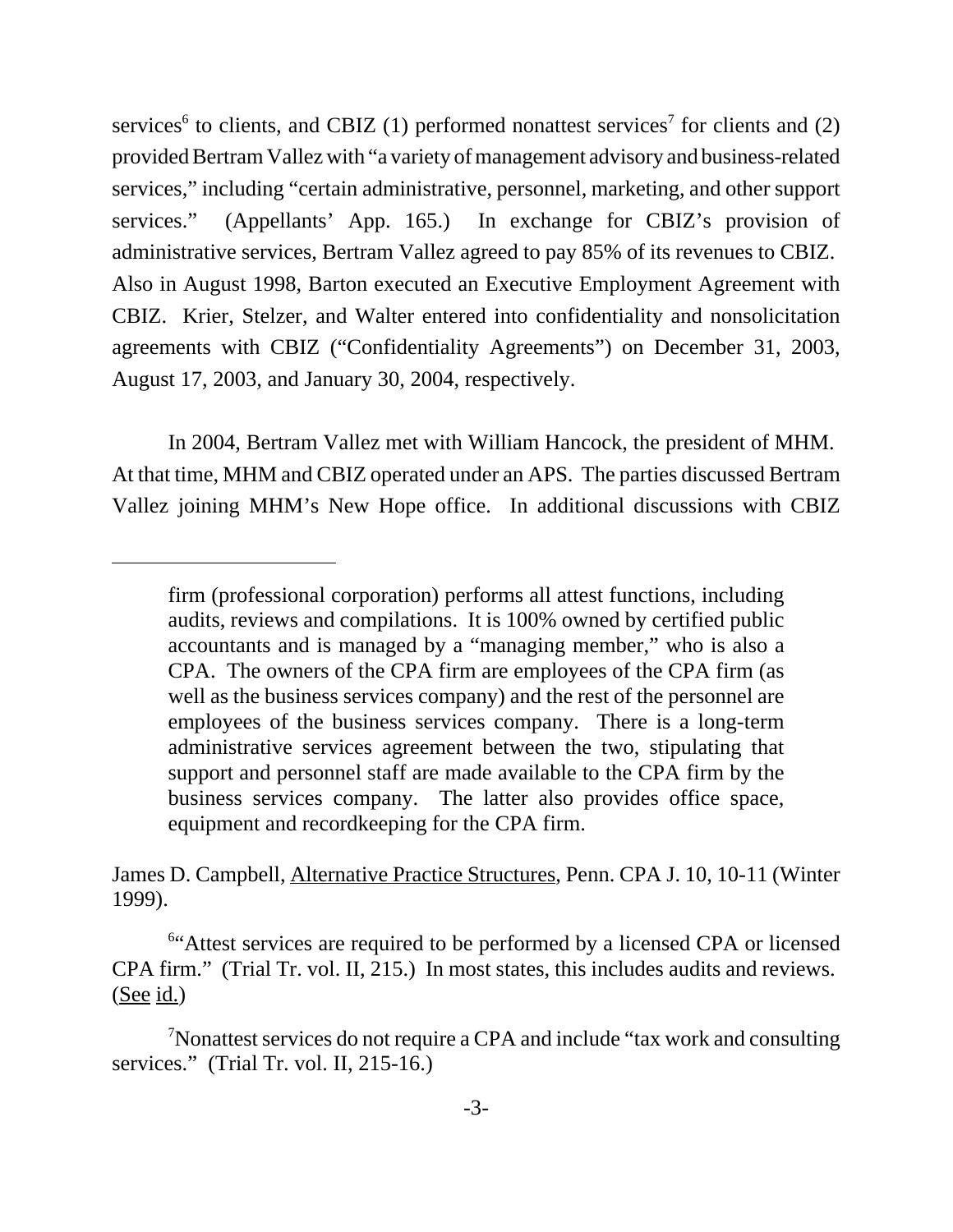management, Bertram Vallez indicated that they did not want to move to MHM's Minneapolis location. There was no binding agreement reached, but Talbot understood that MHM would maintain its New Hope office for a period of at least three years.

On August 15, 2005, four agreements relevant to this appeal were executed: (1) the Termination Agreement between Bertram Vallez and MHM, (2) the Restated Administrative Services Agreement between MHM and CBIZ, (3) the Subscription and Affiliation Agreement between each appellant and MHM, and (4) the Stockholder's Agreement.8

Under the Termination Agreement, Bertram Vallez agreed to halt its accounting practice in exchange for MHM's agreement to provide accounting services to the Bertram Vallez's clients. MHM also agreed to include Bertram Vallez as a predecessor company on its professional liability insurance so that appellants and Talbott continued to receive insurance coverage for acts that occurred during the time they worked for Bertram Vallez.

Pursuant to the Restated Administrative Services Agreement, MHM and CBIZ agreed to continue operating under the APS, with MHM providing attest services and CBIZ performing nonattest services as well as administrative and other support services. In return for CBIZ's provision of administrative services, MHM agreed to pay 85% of its attest revenues to CBIZ.

Under the Subscription and Affiliation Agreement, each appellant purchased 1,000 shares of MHM stock. Per the agreement, each appellant "recognize[d] that [he] may not resell the Shares unless [he] compl[ied] with the terms of the Stockholders

<sup>&</sup>lt;sup>8</sup>Although each appellant executed a separate Stockholder's Agreement, the agreements are identical such that we collectively refer to all of them as the "Stockholder's Agreement."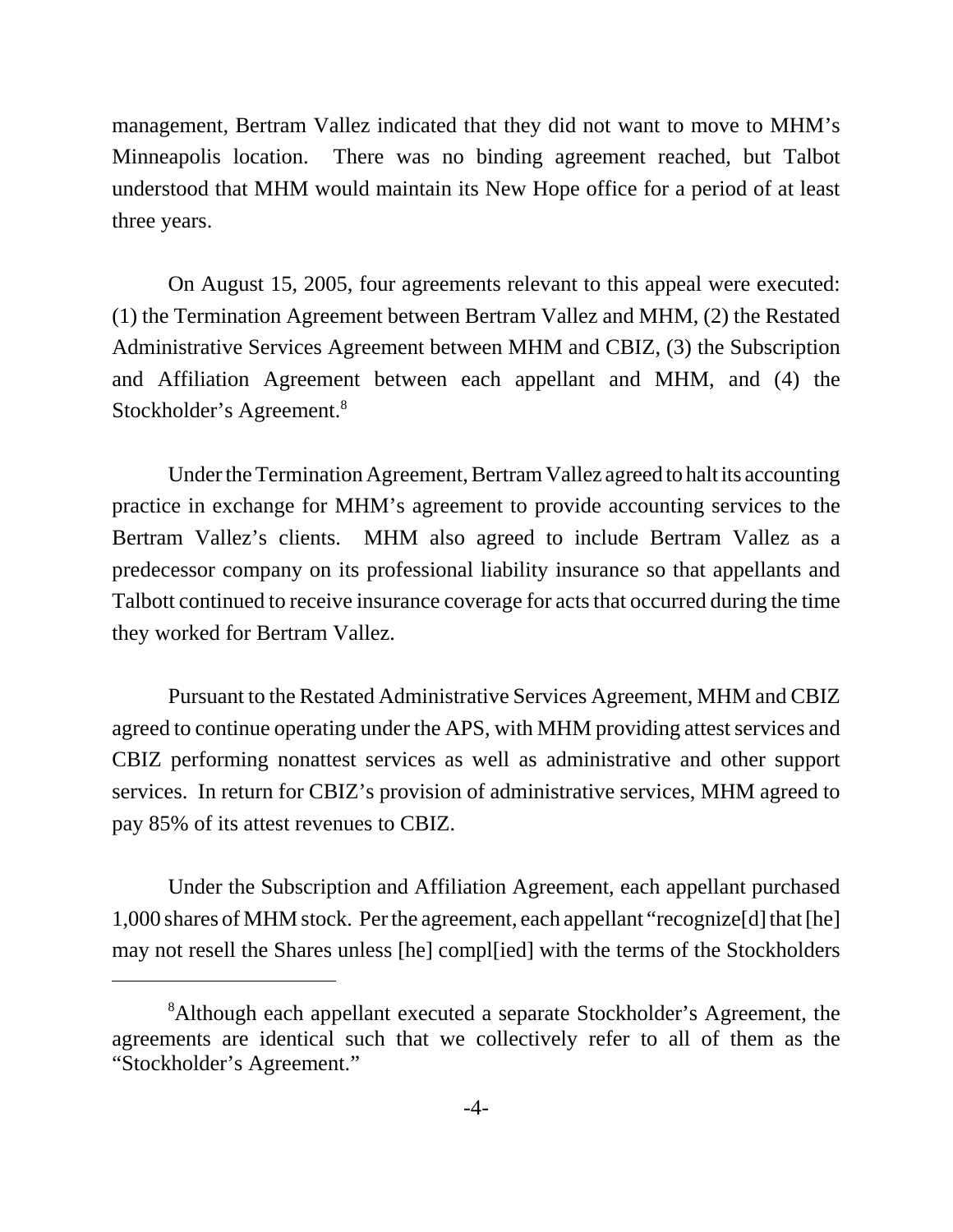Agreement, and then, the Shares may only be sold to [MHM] or to individuals who are not disqualified under applicable law to be stockholders of [MHM]." (Appellants' App. 40.)

In the Stockholder's Agreement, subject to certain conditions, MHM agreed to repurchase each appellant's shares of MHM stock upon the termination of his employment with MHM. Appellants agreed that for the "Post-Employment Restrictive Period,"<sup>9</sup> a period of two years following the termination of their employment, they would not: (1) solicit, directly or indirectly, or attempt to solicit MHM's clients or otherwise interfere with MHM's relationship with its clients, or (2) solicit MHM's employees. Appellants further agreed not to copy, disseminate, or

<sup>&</sup>lt;sup>9</sup>The Stockholder's Agreement does not specifically define "Post-Employment" Restrictive Period" but describes it, as relevant here, as "the post employment period during which the non-competition provision of the Shareholders' Executive Employment Agreement or other contractual arrangements with [CBIZ] applies." (Appellants' Add. 56-57.) The "Restrictive Period" under the Confidentiality Agreements Krier, Stelzer, and Walter had with CBIZ was two years. Thus, their "Post-Employment Restrictive Period" under the Stockholder's Agreement was also two years. The "Restriction Period" in Barton's 1998 Executive Employment Agreement with CBIZ was five years. It follows that Barton's "Post Employment Restrictive Period" under the Stockholder's Agreement would also be five years. However, the district court found "that MHM represented at trial that it would only seek enforcement of Mr. Barton's restrictive covenant for two years and that the logistics of policing the agreement of varying lengths between partners of the same firm warrants enforcement of Barton's covenant for two years rather than five." Mayer Hoffman McCann, P.C. v. Barton, No. 4:08-CV-00574-GAF, 2009 WL 900741, at \*4 (W.D. Mo. Apr. 1, 2009) (unpublished). MHM does not challenge this factual finding on appeal and, thus, has waived any argument to the contrary. See Freeman v. Ferguson, 911 F.2d 52, 56 (8th Cir. 1990) ("It is well settled in this circuit if an issue is not raised on appeal it will be deemed abandoned." (quotation omitted)). Therefore, for purposes of this appeal, Barton's "Post-Employment Restrictive Period" was two years.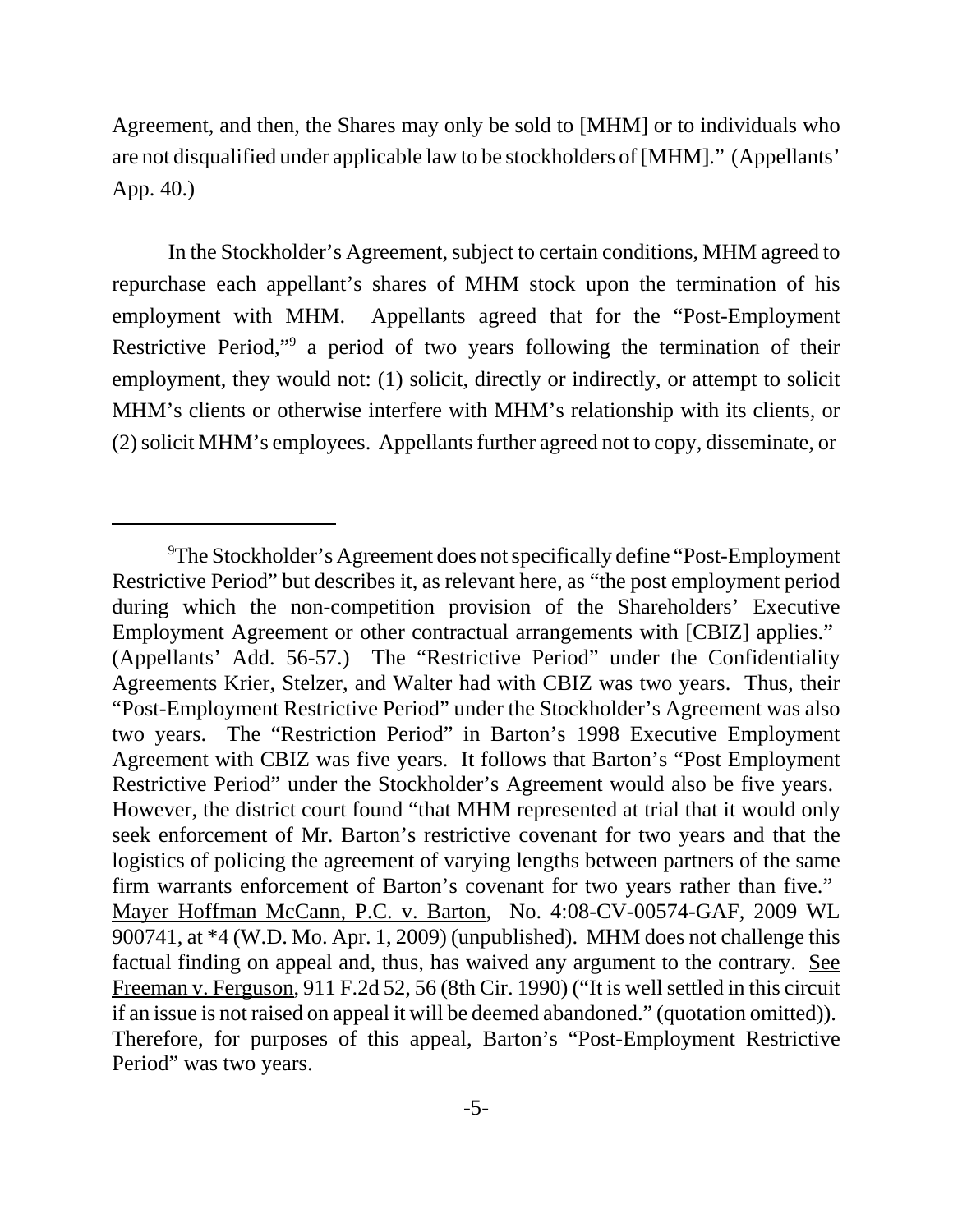use MHM's confidential information at any time. The specific contractual provisions are as follows:

#### 5.1 Non-competition.

The Shareholder agrees that during the period in which the Shareholder is employed by [MHM] and during the Post-Employment Restrictive Period the Shareholder shall not, without the prior written consent of [MHM], either directly or indirectly, solicit, attempt to solicit, take away, attempt to take away, or otherwise interfere with [MHM's] relationship with any customer (including any customer in [MHM's] data base) . . . .

### 5.2 Nonsolicitation.

The Shareholder agrees that he shall not at any time (whether during or after the Shareholder's termination of employment with [MHM]), without the prior written consent of [MHM], either directly or indirectly (i) solicit (or attempt to solicit), induce (or attempt to induce), cause or facilitate any employee, director, agent, consultant, independent contractor, representative or associate of [MHM] to terminate his, her[,] or its relationship with [MHM], or (ii) solicit (or attempt to solicit), induce (or attempt to induce), cause [or] facilitate any supplier of services or products to [MHM] to terminate or change his, her[,] or its relationship with [MHM], or otherwise interfere with any relationship between [MHM] and any of [MHM's] suppliers of products or services.

# 5.3 Nondisclosure.

The Shareholder agrees that he shall not at any time (whether during or after the period of his employment with [MHM]) directly or indirectly copy, disseminate or use, for the Shareholder's personal benefit or the benefit of any third party, any Confidential Information, regardless of how such Confidential Information may have been acquired, except for the disclosure of such Confidential Information as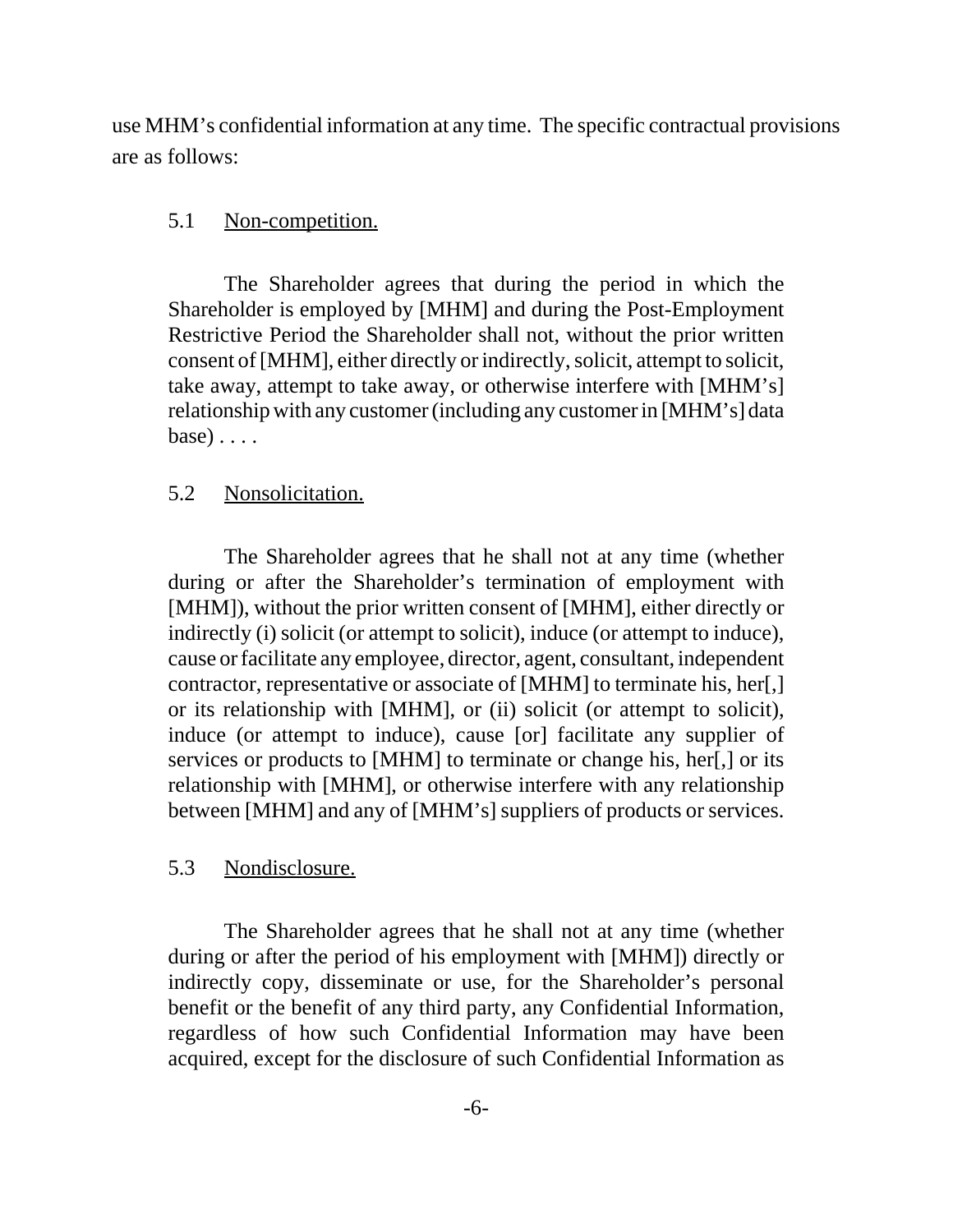may be (i) in keeping with the performance of the Shareholder's employment duties with [MHM], (ii) as required by law, or (iii) as authorized in writing by [MHM].

(Appellant's Add. 56-57.) The Stockholder's Agreement also provides that it is identical to the stockholders' agreements executed by MHM and all other MHM shareholders and that Missouri law governs the rights and obligations of the parties.

From 2005 to 2007, appellants were employees and shareholders of MHM. Talbot served as both an employee and shareholder of MHM as well as CBIZ's Managing Director of the New Hope office. Appellants had access to a substantial amount of confidential MHM client information.<sup>10</sup> In the fall of 2007, appellants learned that MHM planned to merge its New Hope office into its Minneapolis office.<sup>11</sup> On April 11, 2008, appellants formed Glennco, LLC (which they later renamed Barton, Walter & Krier, LLC ("BWK")) in anticipation of their departure from MHM.

all information or knowledge belonging to, used by, or which is in the possession of [MHM] relating to [MHM's] business, business plans, strategies, pricing, sales methods, customers . . . , technology, programs, finances, costs, employees (including without limitation, the names, addresses or telephone numbers of any employees), employee compensation rates or policies, marketing plans, development plans, computer programs, computer systems, inventions, developments, trade secrets, know how or confidences of [MHM] or [MHM's] business, without regard to whether any of such Confidential Information may be deemed confidential or material to any third party, and [MHM] and the Shareholder hereby stipulate to the confidentiality and materiality of all such Confidential Information.

(Appellants' Add. 57.)

11Within a few weeks of appellants' departure, MHM did combine its New Hope office with its Minneapolis office.

<sup>&</sup>lt;sup>10</sup>The Stockholder's Agreement defines "confidential information" as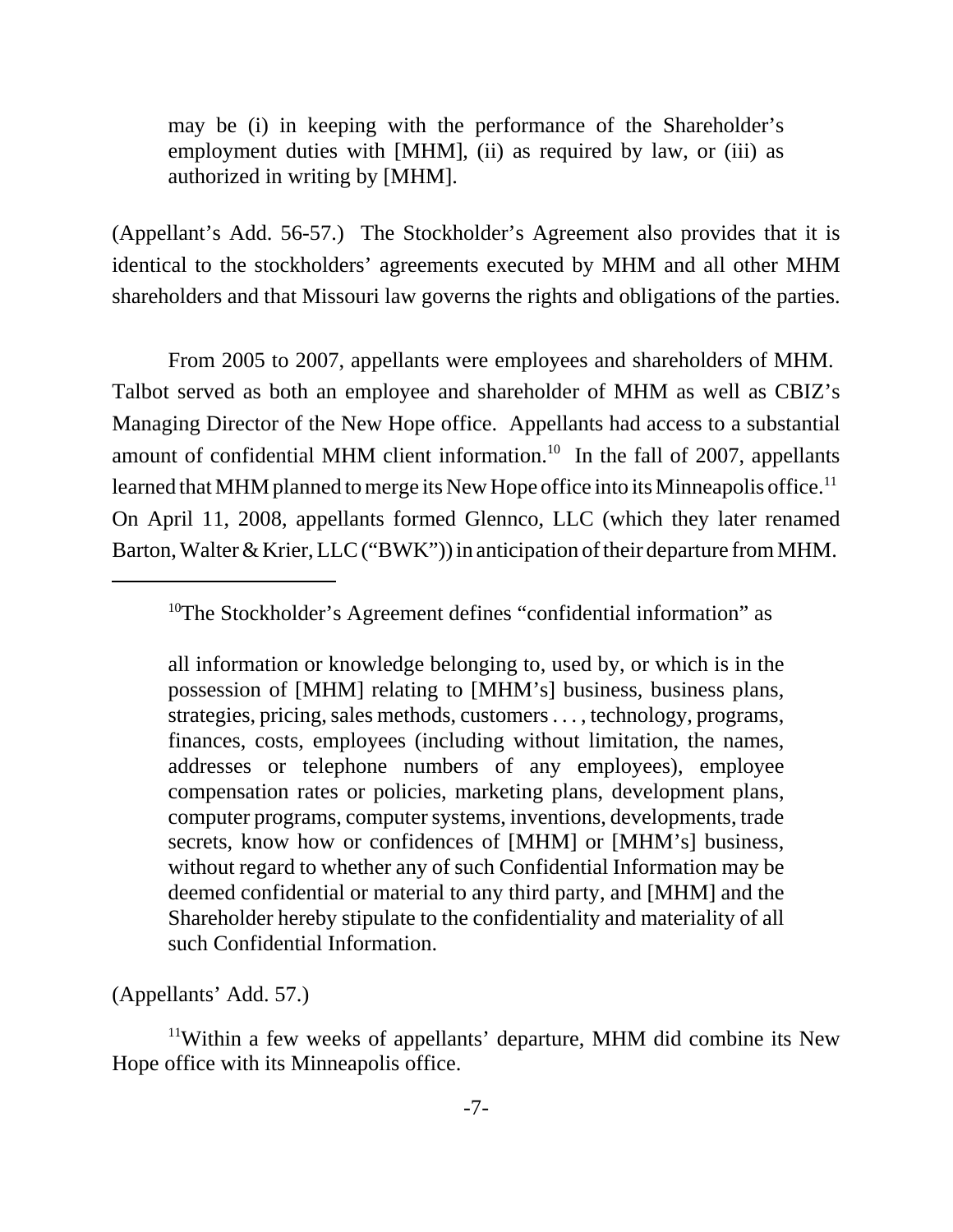In July 2008, appellants prepared a one-page letter addressed "To our valued Clients and Friends," which was dated August 2, 2008 ("Valued Clients letter"). (See Appellants' Appx. 84.) Each appellant had Valued Clients letters for the clients they had worked with at MHM. The Valued Clients letter states that appellants have resigned from MHM and are forming a new firm. (See id.) The Valued Clients letter further states:

It is my hope that you will join me at our new firm. In order to make the transition at this time I am providing you with a termination letter to end your relationship with CBIZ and an engagement letter to begin a new relationship with [BWK]. **It is imperative that we receive these letters back as soon as possible.**

(Id.) The Valued Clients letter also requests that clients "not contact CBIZ to discuss this matter." (Id.)

On Friday, August 1, 2008, appellants left resignation letters on Talbott's desk which he found on Monday, August 4. Each letter stated that the appellant was resigning his employment with MHM effective at 5:00 p.m. on August 1, 2008. The letter further provided that the appellant was tendering his MHM shares for purchase by MHM as provided for in the Stockholder's Agreement.<sup>12</sup> Appellants sent identical letters to Hancock for delivery on August 4.

From August 2 through August 6, 2008, appellants personally called on MHM clients and provided them with the Valued Clients letter, engagement letter, and the termination letter. The appellants also emailed or faxed the letters to other MHM clients, having obtained email addresses and fax numbers from MHM's email

<sup>&</sup>lt;sup>12</sup>MHM has (1) made a down payment on the amount owed and (2) executed notes payable to each of the appellants for the remainder to be paid as provided by the Stockholder's Agreement.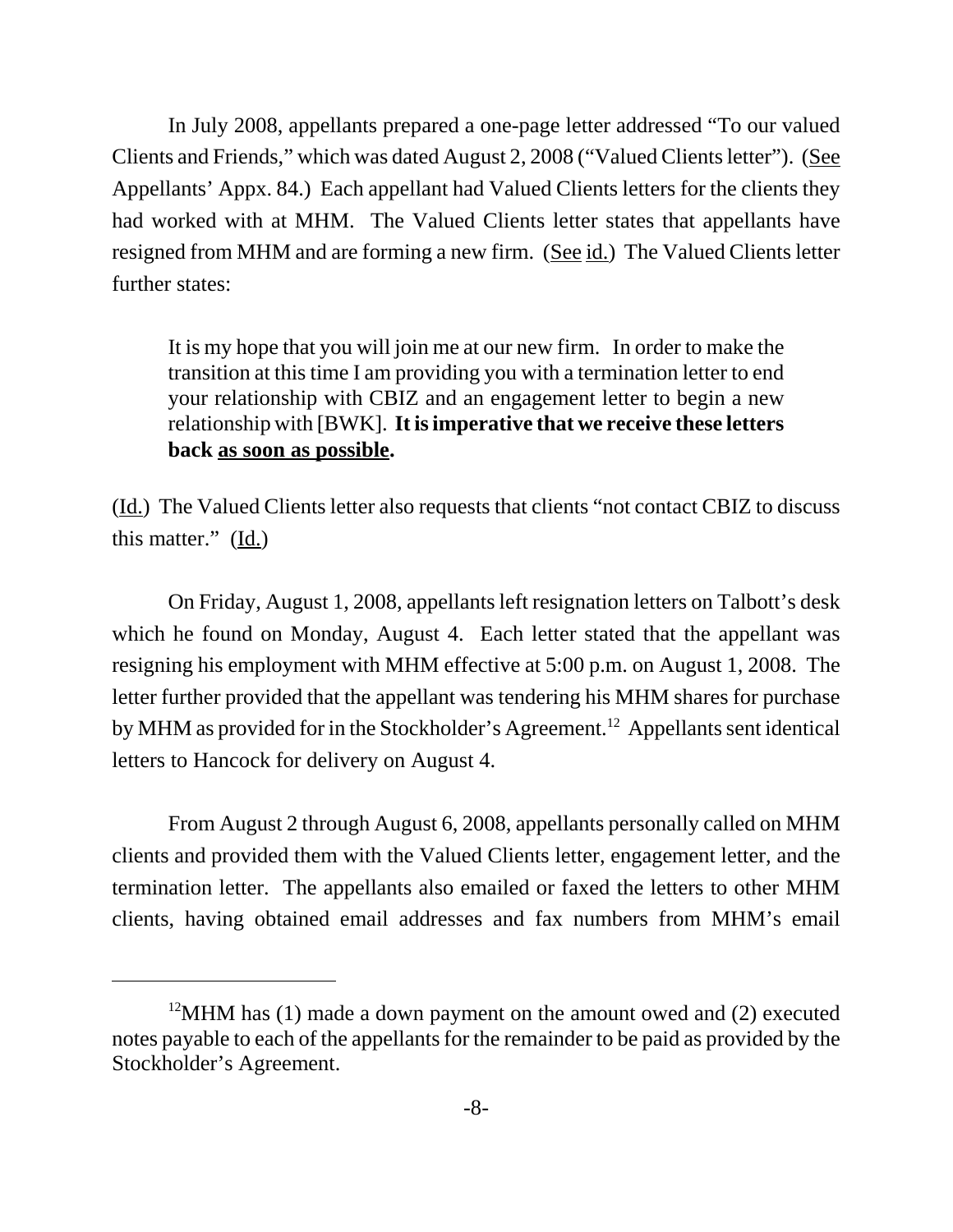contacts. In addition, appellants successfully recruited four MHM employees to go to work for BWK.

On August 7, 2008, MHM filed this lawsuit in the Circuit Court of Jackson County, Missouri, alleging that appellants breached the Stockholder's Agreement by: (1) soliciting MHM customers (Count I); (2) soliciting MHM employees (Count II); and (3) using and disclosing MHM's confidential information (Count III).<sup>13</sup> The state court granted MHM's request for a temporary restraining order (TRO) that same day, enjoining appellants from: (1) soliciting MHM's customers and employees and (2) using trade secrets or confidential information obtained from MHM. The state court also ordered appellants to return all of MHM's trade secrets and confidential information.14 Following the entry of the TRO, BWK computers and devices, as well as the BWK server, contained MHM confidential information in documents and emails.<sup>15</sup> In addition, MHM Caseware<sup>16</sup> files were saved to the BWK server as late as September 9, 2008.

On August 11, 2008, appellants removed this action to federal court. After an evidentiary hearing on September 2, 2008, the district court entered a preliminary

<sup>15</sup>This was revealed by a computer forensic search after this litigation began.

 $13$ <sup>13</sup>The complaint also alleged a Count IV, but, as MHM has not pursued it, we do not address it. See Barton, 2009 WL 900741, at \*14 n.3.

<sup>&</sup>lt;sup>14</sup>Pursuant to the Stockholder's Agreement, appellants agreed that, upon their termination, they would (1) "return promptly to [MHM] all memoranda, notes, records, reports, manuals, pricing lists, prints and other documents (and all copies thereof) relating to [MHM's] business . . . regardless [of] whether any such documents constitute Confidential Information" and (2) "forward to [MHM] all Confidential Information," including such information acquired after their termination. (Appellants' Add. 58.)

<sup>&</sup>lt;sup>16</sup>To manage its files, MHM uses "Caseware," a commercial software product that has been tailored considerably for MHM.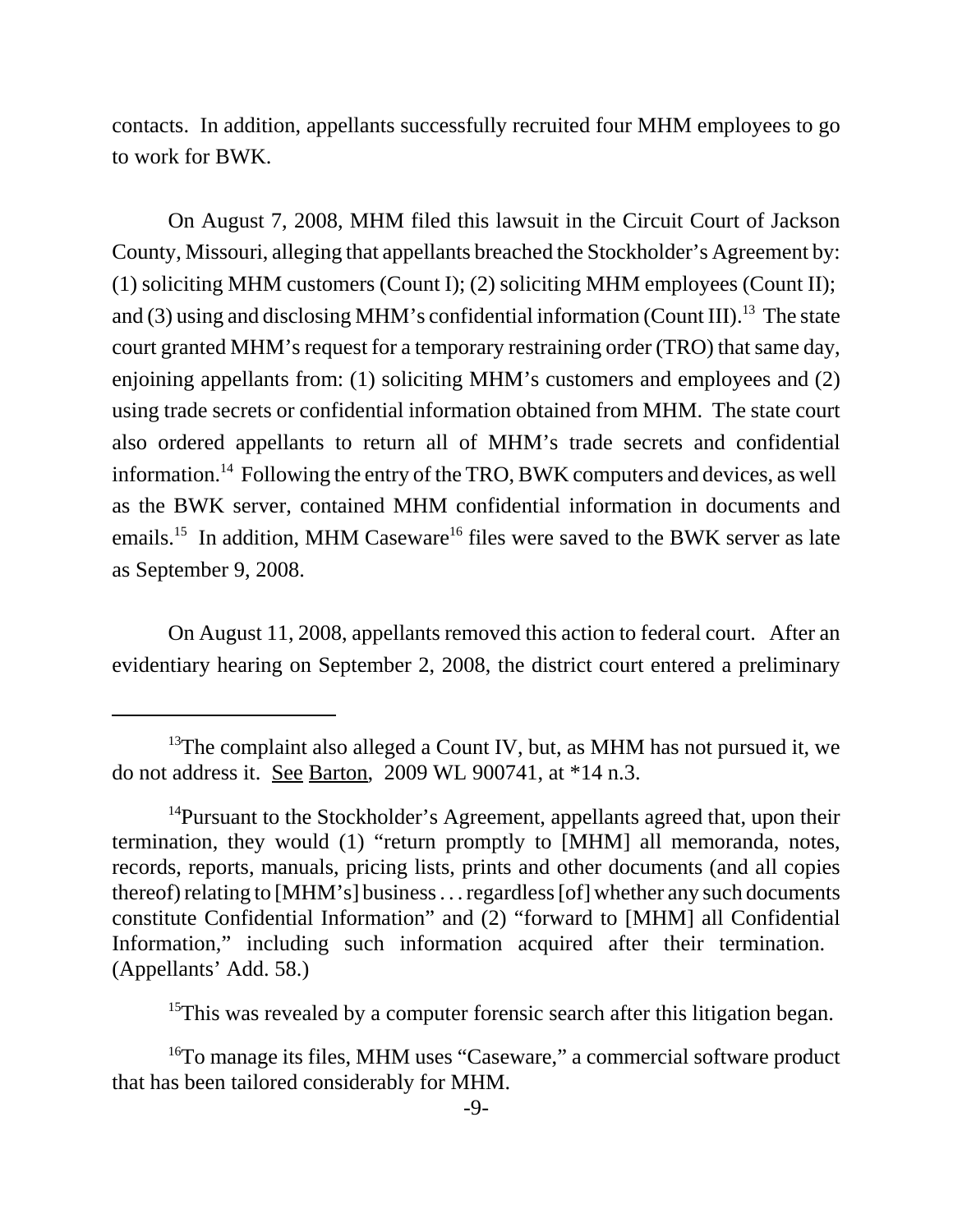injunction, enjoining appellants from: (1) soliciting, directly or indirectly, or attempting to solicit MHM's clients and employees; (2) seeking to perform any additional attest services for MHM clients; and (3) using trade secrets or confidential information obtained from MHM. The district court also ordered appellants to return MHM's trade secrets and confidential information, retaining no copies for themselves. The court further ordered that "defendants provide immediate access to BWK's computers and servers and the home computers of defendants and their employees for inspection by a computer forensic expert," without "delet[ing] or transfer[ring] any data from these computers until images have been made." (Order Granting Prelim. Inj. 2, Sept. 2,  $2008$ <sup>17</sup>

The parties filed cross-motions for summary judgment; however, the district court did not rule on the motions. Following a bench trial, the court determined that: (1) the Stockholder's Agreement was supported by sufficient consideration in the form of mutual promises; (2) MHM had a protectable interest in its customer relationships, even though some of its clients were formerly Bertram Vallez's clients; (3) the restrictive covenants in the Stockholder's Agreement are reasonable under Missouri law; and (4) appellants knowingly and intentionally breached the restrictive covenants by soliciting MHM's customers and employees and willfully taking MHM's confidential information.

The court determined that MHM was entitled to liquidated damages because: (1) there was no evidence suggesting the parties intended the provision to be a penalty; (2) the undisputed evidence showed that the damages in this case were difficult to quantify; and (3) the provision was reasonable and binding under the circumstances of this case. The court stated that the agreements "point[] to the

<sup>&</sup>lt;sup>17</sup>Mark Lanterman, Chief Technology Officer for Computer Forensic Services, Inc. ("CFS"), conducted a computer forensic search of BWK's server and computers, applying the search terms agreed upon by the parties, and located approximately 1,500 files and 64,000 emails containing one or more of the search terms.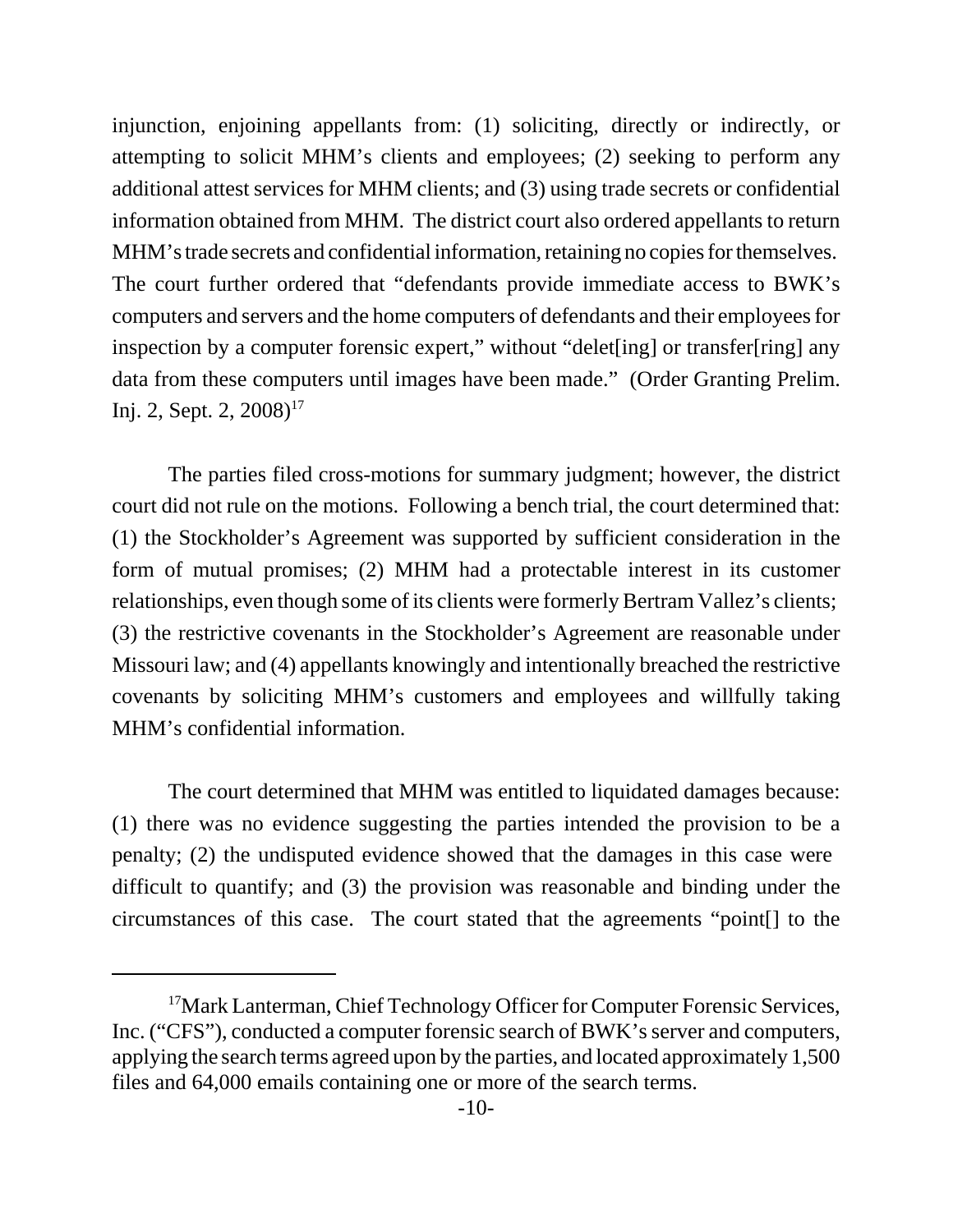method of calculation found in the relevant CBIZ agreements to determine liquidated damages[,]" and concluded that "[i]t [was] clear from the circumstances that the Stockholder's Agreement refers to MHM's fees," not CBIZ's fees. Mayer Hoffman McCann P.C. v. Barton, No. 4:08-CV-00574-GAF, 2009 WL 900741, at \*21 (W.D. Mo. Apr. 1, 2009) (unpublished). The court observed that "MHM presented evidence" that "[t]he total owed to MHM for [appellants'] breach of the Stockholder's Agreement[] under the liquidated damages provision of the relevant contracts is \$1,369,921," MHM's "total billings between August 1, 2006[,] and July 31, 2008[,] [for] clients solicited by [the appellants]." Id. at  $*22.^{18}$  Because the appellants stipulated that they had each solicited all of the MHM clients and the prospective client included in MHM's liquidated damage-calculation, the court awarded MHM \$1,369,921 in liquidated damages and found appellants jointly and severally liable for such damages. The court also granted MHM a permanent injunction, concluding that: (1) MHM had shown irreparable injury in that at least 124 MHM clients had moved their business from MHM to BWK after defendants solicited their business and (2) imposition of such an injunction was not against public policy. The district court denied appellants' motion to alter and amend the findings and judgment. Appellants bring this appeal.

<sup>&</sup>lt;sup>18</sup>From August 1, 2006, through July 31, 2007, MHM's gross fee billings for the solicited clients totaled \$692,905. From August 1, 2007, through July 31, 2008, MHM's gross fee billings for the solicited clients totaled \$672,859. BWK's billings for one "Qualified Prospective Customer," defined by the Stockholder's Agreement as "any person, organization or other entity to which [MHM] . . . submitted a proposal for attest services at any time during the twelve-month period prior to the termination of [appellants'] employment[,]" (Appellants' Add. 56), were \$4,158. We note that, although these amounts total \$1,369,922, MHM sought \$1,369,921, and the record is silent as to the reason for this one dollar-difference.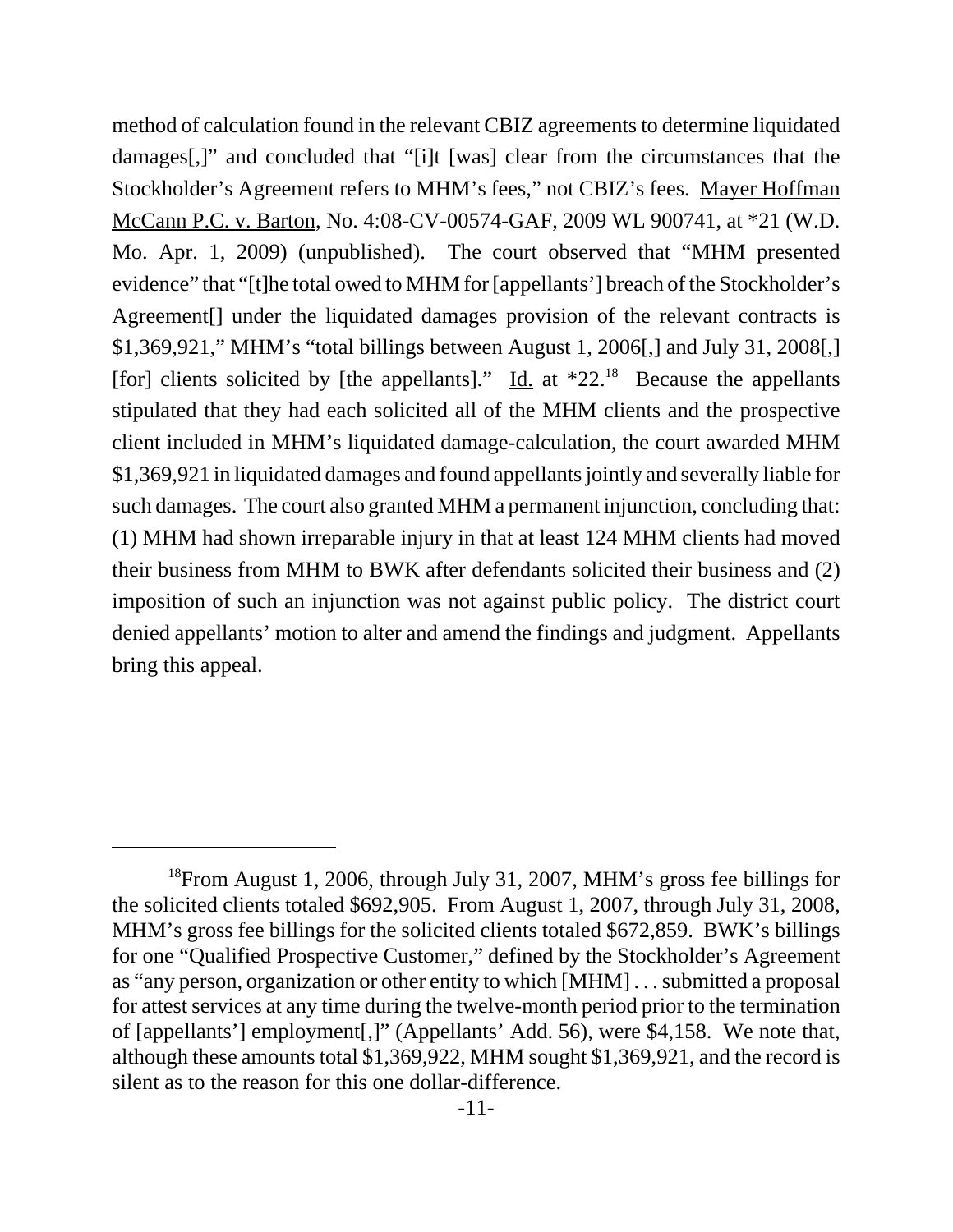As a threshold matter, we note that appellants largely concede the facts underlying the violations of the restrictive covenants in the Stockholder's Agreement. Rather, the thrust of their appeal is that both the restrictive covenants and the liquidated damages provision are unenforceable under Missouri law. As an appellate court sitting in diversity, we review these questions of Missouri law de novo. See Praetorian Ins. Co. v. Site Inspection, LLC, 604 F.3d 509, 515 (8th Cir. 2010).

#### A.

Appellants assert that the restrictive covenants are unenforceable under Missouri law because: (1) there was no consideration given by MHM in exchange for them; (2) they are not ancillary to the requisite type of agreement; (3) MHM does not have the required protectable interest; (4) they are not reasonable in scope; and (5) they aid MHM in its violation of antitrust law. We address each argument in turn.

# 1.

Appellants first argue that the restrictive covenants fail for lack of consideration. Just as with every other kind of contract, a contract containing a restrictive covenant must be supported by consideration. See Sumners v. Serv. Vending Co., 102 S.W.3d 37, 41 (Mo. Ct. App. 2003) ("Consideration . . . is a basic element of a valid contract  $\dots$ ."). "The burden of showing legally sufficient consideration rests on the party relying on the contract," here, MHM. Allison v. Agribank, FCB, 949 S.W.2d 182, 188 (Mo. Ct. App. 1997) (per curiam) ("As a general rule, consideration is a necessary element for establishing the existence of a valid contract.").

"Consideration . . . is something of value that moves from one party to the other." Sumners, 102 S.W.3d at 41. More specifically, consideration is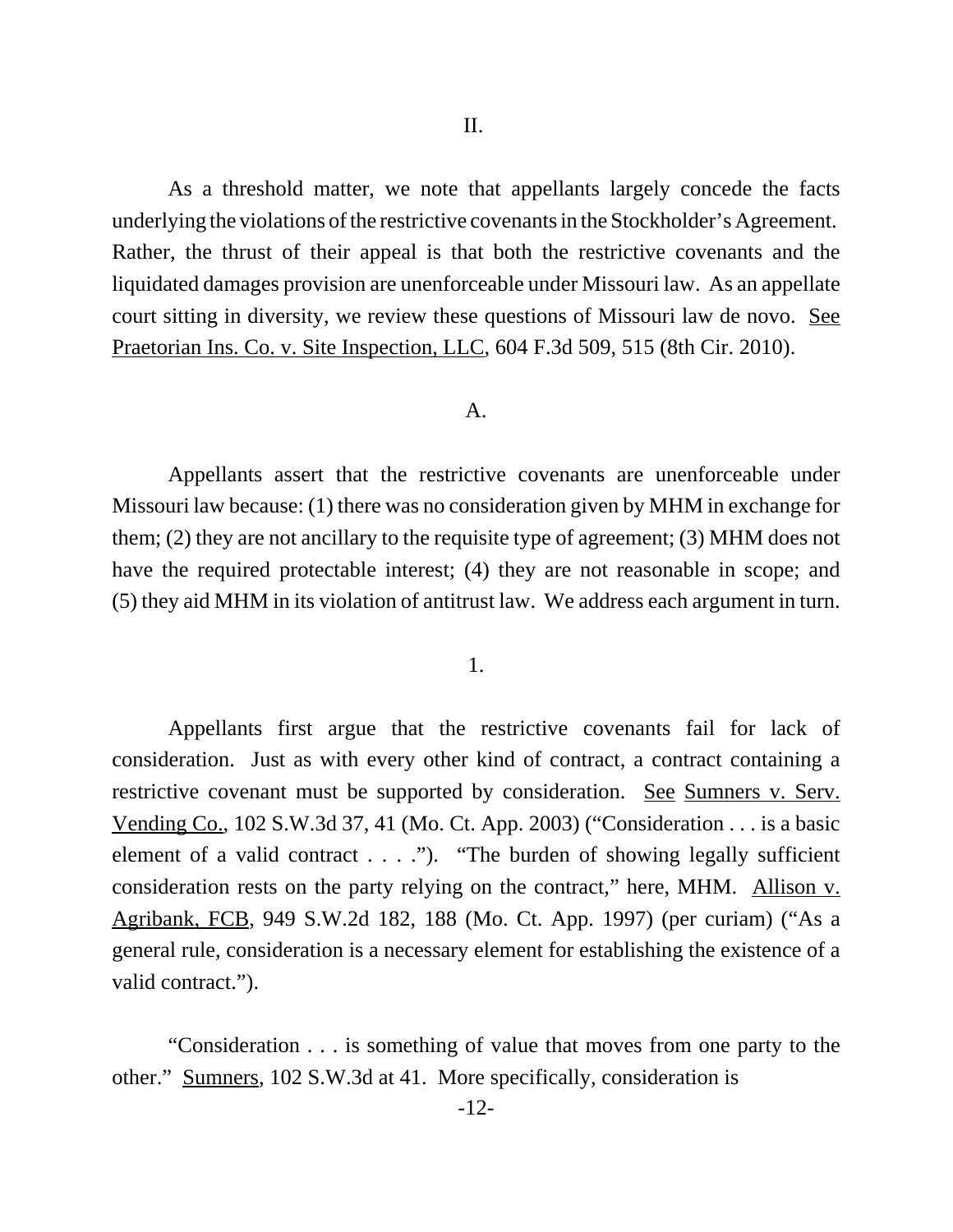a benefit to the party promising, or a loss or detriment to the party to whom the promise is made. Benefit, as thus employed, means that the promisor has, in return for his promise, acquired some legal right to which he would not otherwise have been entitled, and detriment means that the promisee has, in return for the promise, forborne some legal right which he otherwise would have been entitled to exercise.

Id. (quotation omitted). A bilateral contract, like the Stockholder's Agreement, in which there are "mutual promises imposing some legal duty or liability on each promisor[,] is supported by sufficient consideration to form a valid, enforceable contract." Id.

In Superior Gearbox Co. v. Edwards, 869 S.W.2d 239 (Mo. Ct. App. 1993), the Missouri Court of Appeals enforced a noncompetition covenant in a stock purchase agreement. Id. at 243-49. In the stock purchase agreement at issue there, Superior's employee, Edwards (1) "acknowledged that the milling machinery and procedures developed and used by Superior were unique and were a valuable part of the company's assets," and (2) "agreed that, if he should ever cease to be [a Superior employee], for 10 years thereafter he would not engage in a business anywhere in the United States that manufactures or sells gearboxes or uses plunge milling procedures or technologies." Id. at 243. Per the agreement, Edwards "was to (and did) receive a five percent annual bonus as long as he remained with Superior." Id. Eventually, Edwards left Superior and operated a company in violation of the noncompete clause. Id. Superior brought suit against Edwards for breach of contract. Id. at 241. The trial court granted Superior injunctive relief, enforcing the terms of the noncompete clause. Id. The Missouri Court of Appeals affirmed but reduced the 10-year injunction to 5 years. Id. at 248. However, in enforcing the noncompete clause, the court did not specifically address whether the clause was supported by adequate consideration. See id. at 243-49.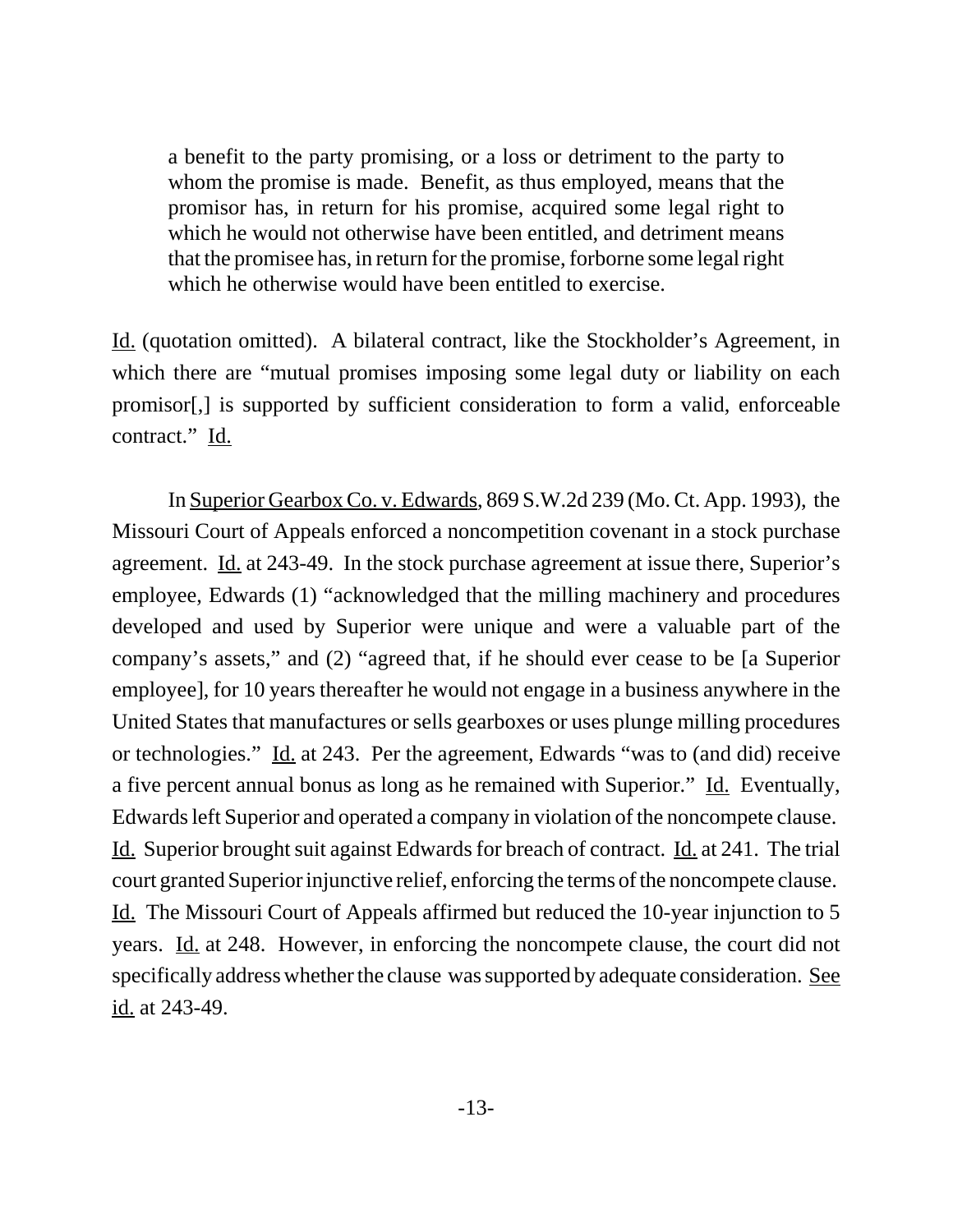However, in Sturgis Equipment Co. v. Falcon Industries Sales Co., 930 S.W.2d 14 (Mo. Ct. App. 1996), the Missouri Court of Appeals refused to enforce a restrictive covenant contained in a buy/sell agreement, concluding that it was not supported by adequate consideration. Id. at  $17<sup>19</sup>$  There, Edwin Johnson, a salesman for Sturgis, executed a buy/sell stock agreement, in which he agreed not to compete with Sturgis for two years following his termination. Id. at 15. In addition, Sturgis obtained a right of first refusal to purchase Johnson's stock and was "bound to purchase any balance remaining unsold at the end of sixty days following . . . Johnson's termination." Id. at 15-16. Eventually, Johnson left Sturgis, without tendering his stock, and formed his own company that competed with Sturgis. Id. at 16. Sturgis brought suit for breach of contract, and the trial court found for Sturgis and awarded him \$292,663.97 in damages. Id.

However, the Missouri Court of Appeals reversed, holding, in part, that there was inadequate consideration to support the noncompete clause. Id. at 17. The court explained:

<sup>&</sup>lt;sup>19"</sup>[C]ourts do not [ordinarily] inquire into the adequacy of consideration." Restatement (Second) of Contracts § 79(c); see id. § 79(f) (noting the Restatement's rejection of "any supposed requirement of 'mutuality of obligation'"). Although Missouri has adopted the Restatement approach, see Valentine's, Inc. v. Ngo, 251 S.W.3d 352, 354 (Mo. Ct. App. 2008), see also State ex rel. Vincent v. Schneider, 194 S.W.3d 853, 859 (Mo. 2006) ("As long as the requirement of consideration is met, mutuality of obligation is present, even if one party is more obligated than the other." (quotation omitted)), even recent Missouri cases continue to recite mutuality of obligation as a prerequisite to an enforceable contract, see, e.g., Birkenmeier v. Keller Biomedical, LLC, No. ED 92671, \_\_\_\_ S.W.3d \_\_\_, \_\_\_, 2010 WL 1555227, at \*9 (Mo. Ct. App. Apr. 20, 2010). We further note that Missouri law provides that "[t]he ordinary rules of contractual construction and enforcement are not necessarily applicable to . . . agreements" containing noncompete clauses. See AEE-EMF, Inc. v. Passmore, 906 S.W.2d 714, 719 (Mo. Ct. App. 1995). Because we are to apply Missouri law, see Praetorian, 604 F.3d at 515, and Sturgis inquires into the adequacy of consideration given by an employer in exchange for an employee's covenant not to compete, see 930 S.W.2d at 17, we do so here.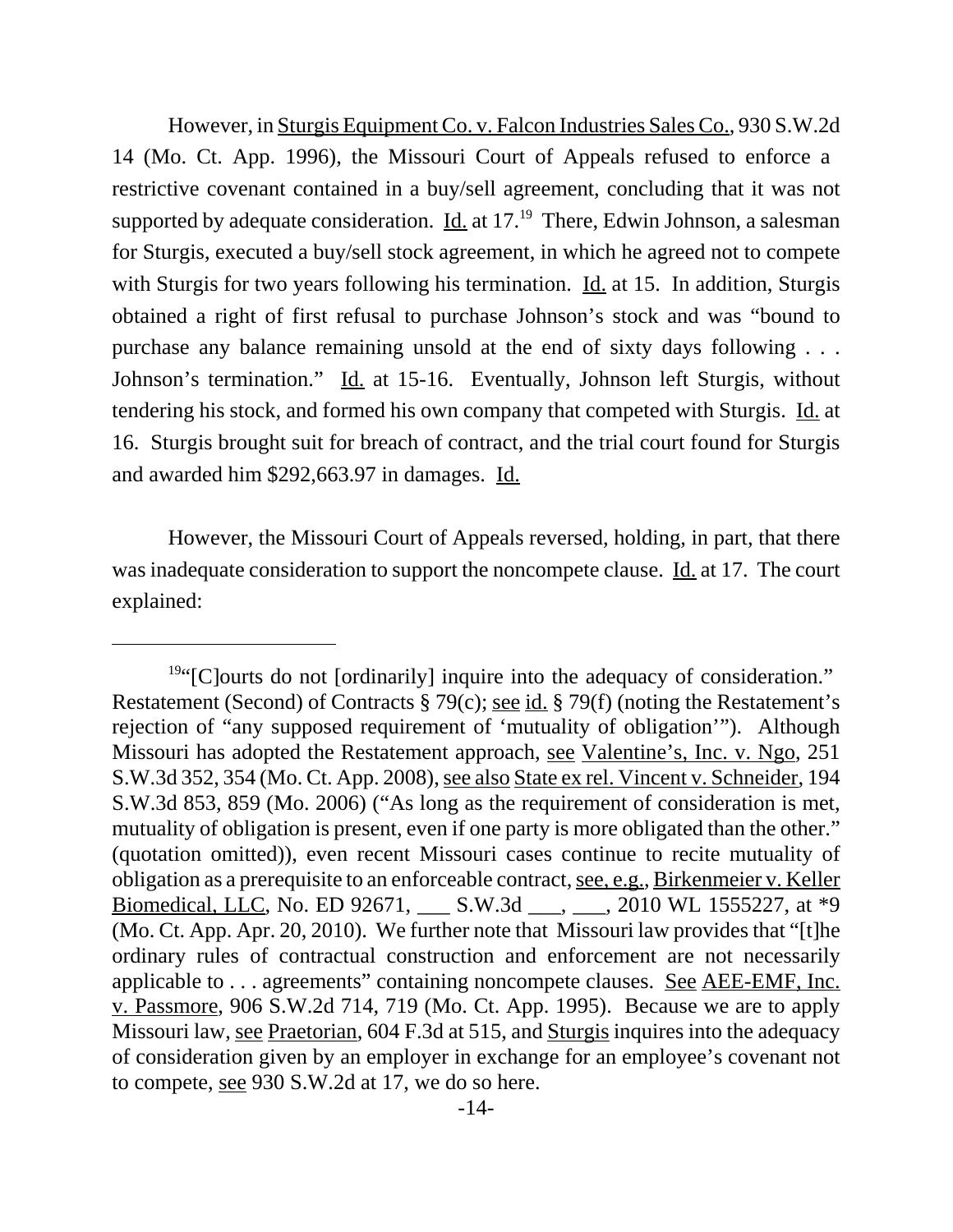Here, the buy/sell agreement basically stated that in exchange for Sturgis agreeing to sell stock to Johnson and to buy back Johnson's stock if he desired to sell or if his employment terminated, Johnson agreed to not compete with Sturgis for two years if he voluntarily terminated his employment. The agreement did not state that the purpose of the non-compete clause was to protect any special interest of the company. No additional consideration was specified in the contract. The clause was not part of an employment contract; Johnson was an employee at will. The restriction contained in the buy/sell agreement was greater than fairly required for Sturgis' protection and was not supported by sufficient consideration.

Id. The Sturgis Court also distinguished Superior Gearbox, stating:

There, as part of that covenant, the Superior shareholders acknowledged that the milling machinery and procedures developed by the company were unique and were a valuable part of the company's assets. Additionally, as part of the same agreement, the shareholders received a five percent annual bonus for remaining with Superior.

Sturgis, 930 S.W.2d at 17. Therefore, under Superior Gearbox and Sturgis, Missouri law does not provide that a stock purchase agreement containing a noncompete clause can never, as a matter of law, be supported by adequate consideration. Thus, the question before us is whether the Stockholder's Agreement at issue here is distinguishable from the buy/sell stock agreement in Sturgis.

In the Stockholder's Agreement, appellants promised not to solicit MHM's clients or employees for a period of time following the termination of their employment with MHM and not to, at any time, disclose or use MHM's confidential information. MHM agreed that it would purchase the appellants' MHM shares within 45 days of the termination of their employment. The Sturgis court held that the consideration of agreeing to buy back the employee's stock, without more, was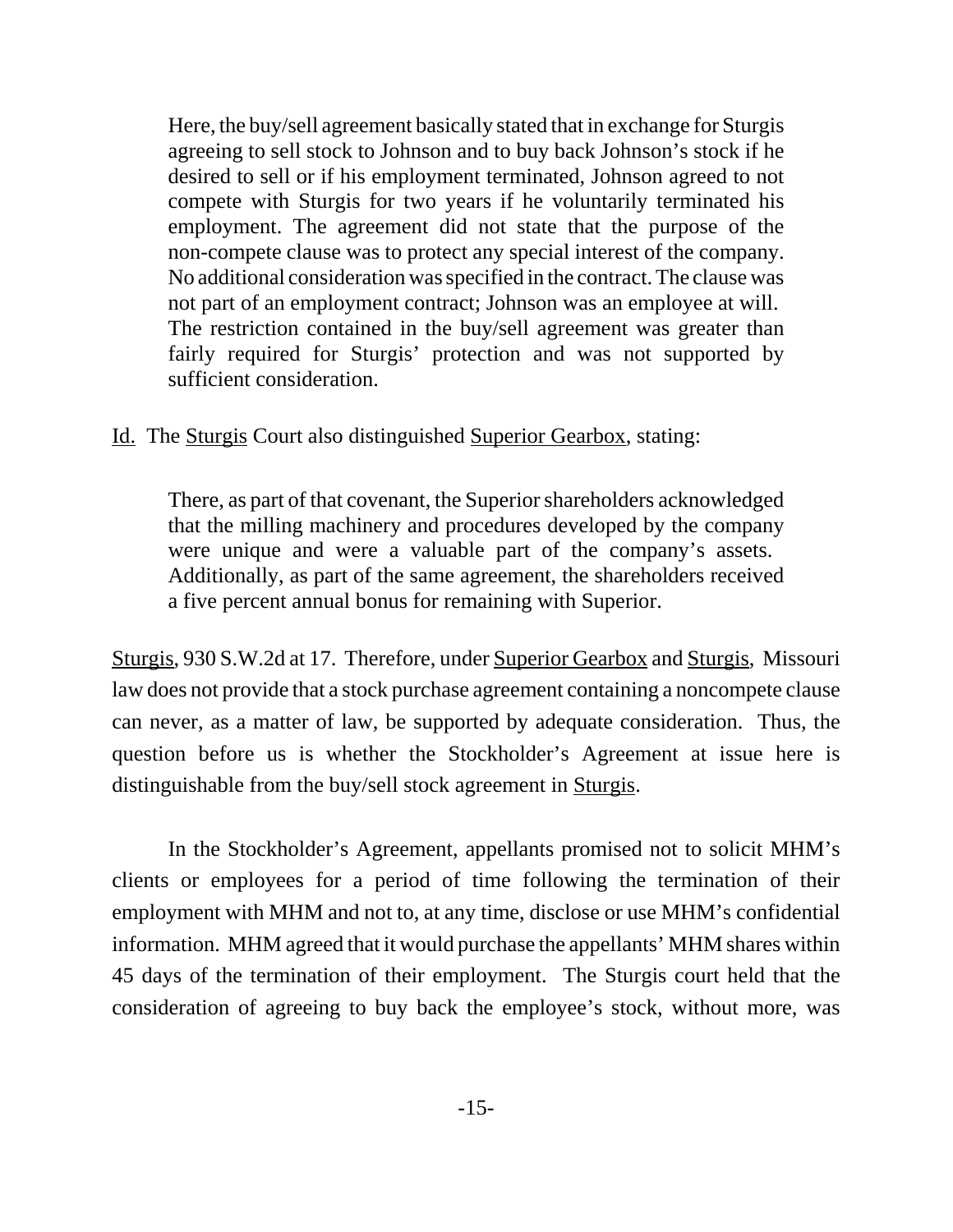insufficient to support the broad non-compete clause at issue there.<sup>20</sup> Id. However, the Sturgis decision recognized the non-compete clause might have been enforced if the stock purchase agreement had provided sufficient consideration such as "state[ing] that the purpose of the non-compete clause was to protect any special interest of the company[, providing] additional consideration[, or being] part of an employment contract."<sup>21</sup> Id.

As part of the Stockholder's Agreement in this matter, appellants "acknowledge[d] that the restrictions contained in Sections 5.1 through 5.3 are reasonable and necessary to protect the legitimate interests of [MHM]." (Appellant's Add. 58.) Those legitimate interests were identified in the Stockholder's Agreement and included confidential information or knowledge relating to MHM's "business plans, strategies, pricing, sales methods, customers, . . . technology, programs, finances, costs, employees . . . , employee compensation rates or policies, marketing

<sup>&</sup>lt;sup>20</sup>Although we are bound to apply Sturgis, see Am. Family Mut. Ins. Co. v. Co. Fat Le, 439 F.3d 436, 439 (8th Cir. 2006) ("[W]e are bound in our construction of Missouri law by the decisions of the Missouri courts."), we note that MHM's promise to buy back appellants' stock in MHM was beneficial to appellants. "Only licensed professionals who are employed by the professional corporation may be shareholders or directors. In addition, shares can only be transferred to other individuals licensed to practice in the same profession." 1A William Meade Fletcher, Fletcher Cyclopedia of the Law of Private Corporations § 70.10 (perm. ed., rev. ed. 2002). Thus, there is no ready market for the sale of shares of a professional corporation's stock. See id. Accordingly, "[i]f a buyback is not provided, a minority shareholder who resigns from or is forced out as an employee of a professional corporation is in a difficult position, absent a protective shareholders' agreement." 1 F. Hodge O'Neal, Robert B. Thompson, & Blake Thompson, O'Neal and Thompson's Close Corporations and LLCs: Law and Practice § 2.9 (rev. 3d ed. 2004).

<sup>&</sup>lt;sup>21</sup>A later Missouri Court of Appeals decision has explained that "[t]he essence of the [Sturgis] holding is that the evidence did not support a finding of knowledge of trade secrets or of customer contact sufficient to support a restrictive covenant, and so did not justify any kind of restriction." Alltype Fire Prot. Co. v. Mayfield, 88 S.W.3d 120, 123-24 (Mo. Ct. App. 2002).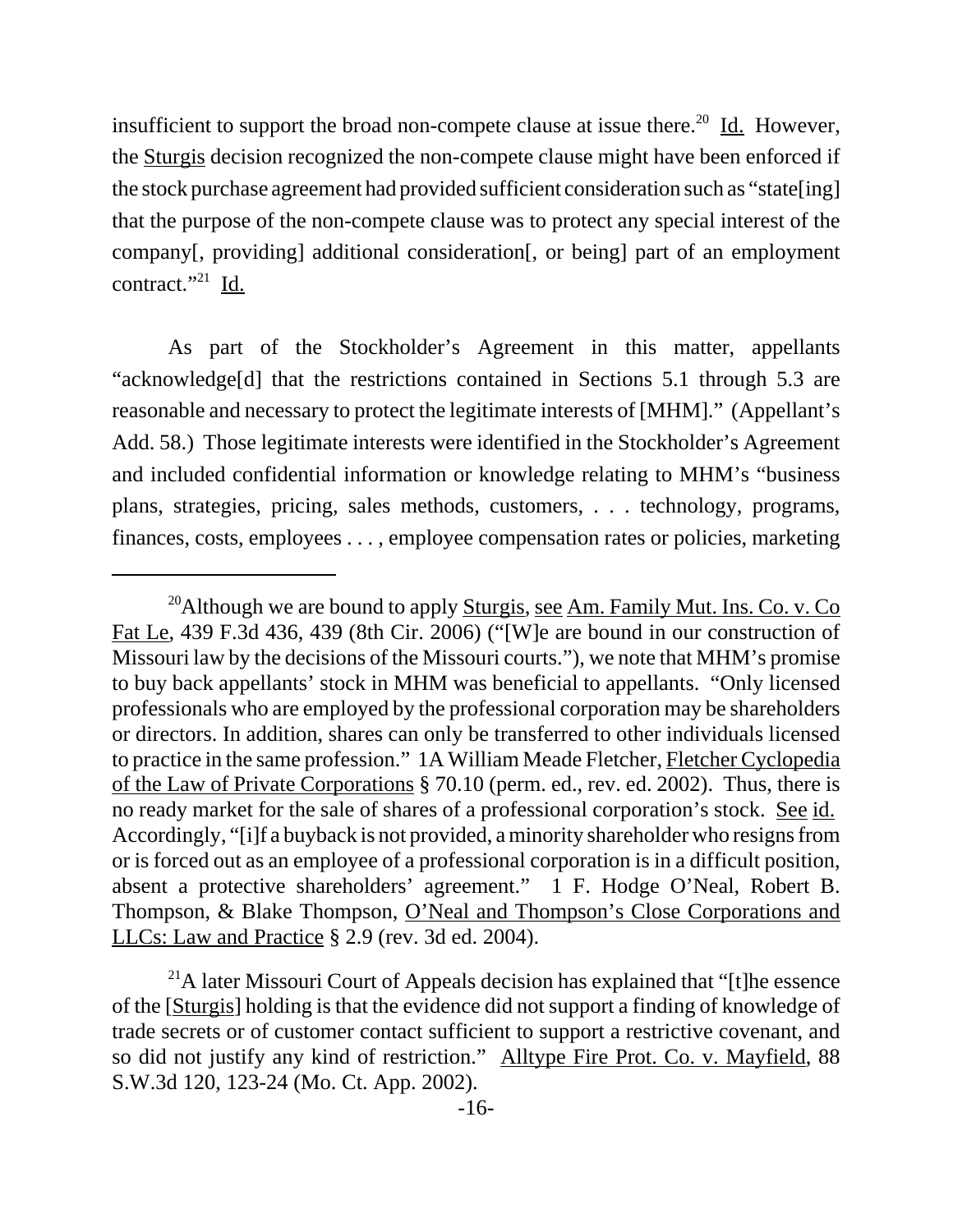plans, development plans, computer programs, computer systems, inventions, developments, trade secrets, know how or confidences." (Appellant's Add. 57.) Because this Stockholder's Agreement clearly provides that the restrictive covenants are necessary to protect the legitimate interests of the business and identifies those interests, Sturgis does not bar enforcement of the restrictive covenants. See 930 S.W.2d at 17. Furthermore, the restrictions are not "greater than fairly required" for MHM's protection, as was the case in Sturgis. Id. Accordingly, we reject appellants' argument that the restrictive covenants are unenforceable for lack of consideration.

#### 2.

Next, appellants assert that Missouri law restricts the kinds of contracts that can contain restrictive covenants and that the Stockholder's Agreement does not fall within this class of contracts. "The purpose of the restrictive covenant is to protect an employer from unfair competition." Schmersahl, Treloar & Co. v. McHugh, 28 S.W.3d 345, 350 (Mo. Ct. App. 2000). "Restrictive covenants that limit individuals in the exercise or pursuit of their occupations, standing alone, are contracts in restraint of trade that are unlawful in [Missouri]. However, a covenant not to compete that forms part of a legitimate transaction is often described as an 'ancillary restraint.'" JTL Consulting, L.L.C. v. Shanahan, 190 S.W.3d 389, 396 (Mo. Ct. App. 2006) (citations omitted). The Missouri Court of Appeals discussed the types of agreements to which restrictive covenants may be ancillary in Renal Treatment Centers-Mo., Inc. v. Braxton, 945 S.W.2d 557 (Mo. Ct. App. 1997). The court stated, "Promises imposing restraints that are ancillary to a valid transaction or relationship include the employer-employee and buyer-seller relationships and partners against partnerships." Id. at 563. The court also noted that "this [was] *not* an exclusive list." Id. (emphasis added). The Missouri Court of Appeals lengthened this nonexclusive list in JTL Consulting, to include partnership agreements, independent contractor agreements, and shareholder agreements in close corporations. 190 S.W.3d at 396.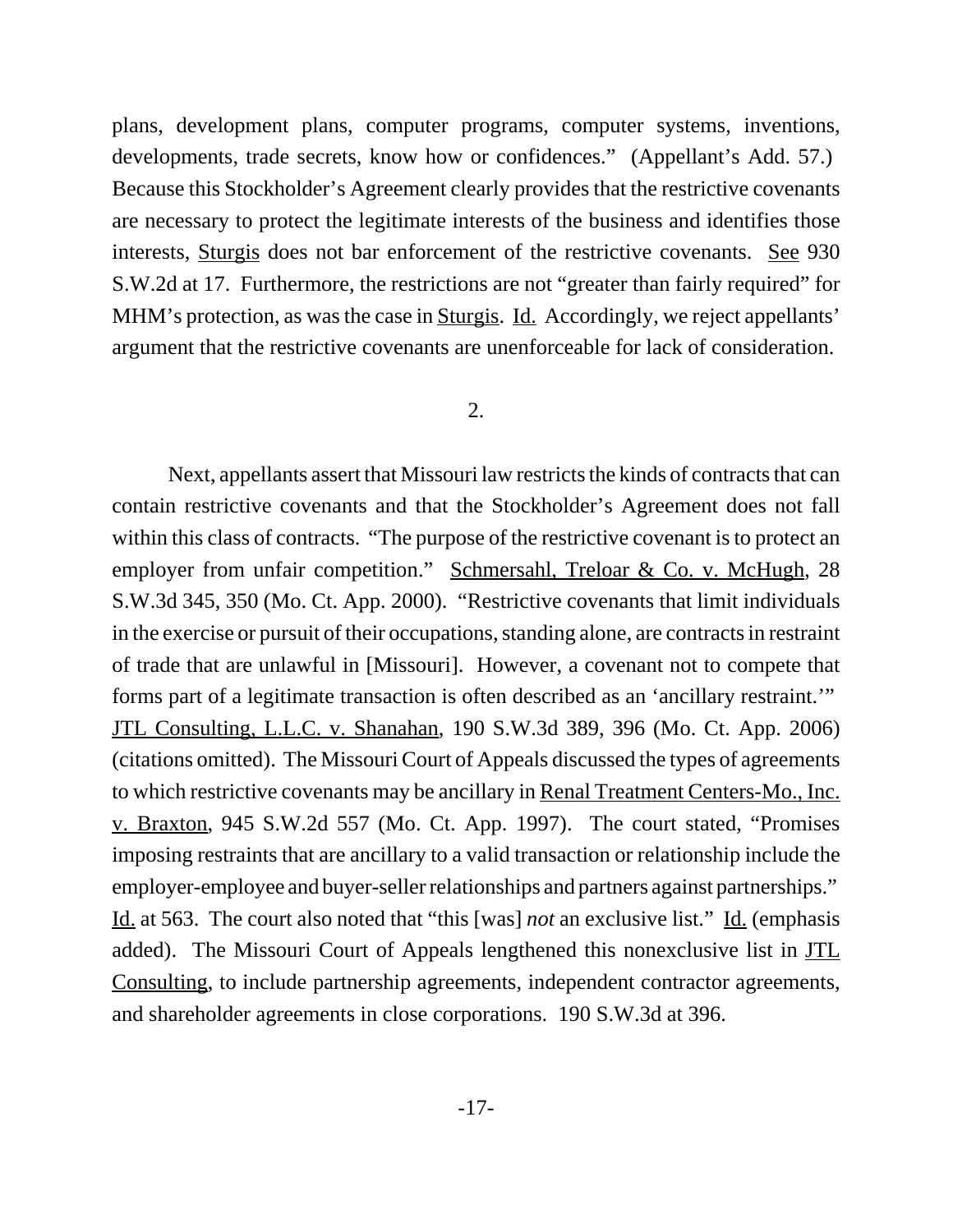Here, MHM is a professional corporation under Missouri law. Professional corporations are governed by the law of general corporations, but additional statutory provisions specific to professional corporations must be read in conjunction with, and take precedence over, general corporation law. See Mo. Rev. Stat. § 356.031. We find no Missouri authority addressing whether a restrictive covenant can be ancillary to a shareholder's agreement for a professional corporation. "When there is no state supreme court case directly on point, our role is to predict how the state supreme court would rule if faced with the issues before us." Northland Cas. Co. v. Meeks, 540 F.3d 869, 874 (8th Cir. 2008) (quotation omitted). Missouri courts have expressly stated that the list of agreements, which they have recognized as giving rise to a legitimate interest sufficient to sustain a restrictive covenant, is not exclusive. See JTL Consulting, 190 S.W.3d at 396; Renal Treatment Centers, 945 S.W.2d at 563. Because JTL Consulting provides that restrictive covenants can be ancillary to shareholder agreements in close corporations, see 190 S.W.3d at 396, and professional corporations are "a special species of a close corporation," 1A William Meade Fletcher, Fletcher Cyclopedia of the Law of Private Corporations § 70.10 (perm. ed., rev. ed. 2002), we believe that the Missouri Supreme Court would hold that a stockholder's agreement between a professional corporation and a shareholder falls within the class of contracts wherein restrictive covenants are appropriate. Thus, the appellants' assertion that the restrictive covenants cannot be ancillary to the Stockholder's Agreement fails.

## 3.

Appellants also contend that the restrictive covenants are unenforceable for lack of a protectable interest. Missouri law requires that a party seeking to enforce a noncompete agreement in an employment situation prove that it has a "legitimate interest[]" in doing so. See AEE-EMF, Inc. v. Passmore, 906 S.W.2d 714, 719 (Mo. Ct. App. 1995). "Missouri courts have identified two such 'protectable interests.' These are customer contacts and trade secrets." Id. Customer contacts are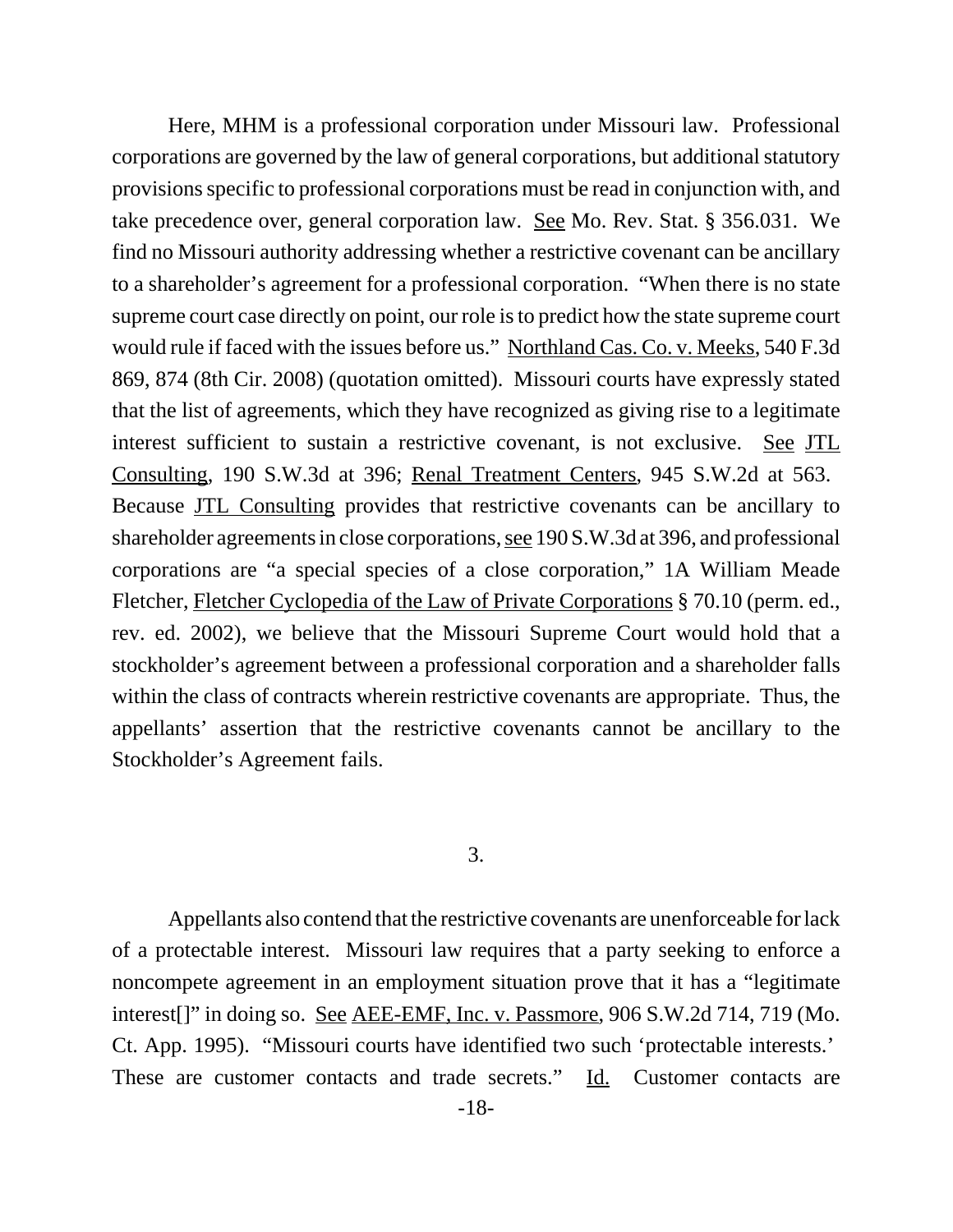"essentially the influence an employee acquires over his employer's customers through personal contact." McHugh, 28 S.W.3d at 349 (quotation omitted); see also Schott v. Beussink, 950 S.W.2d 621, 625 (Mo. Ct. App. 1997) ("Missouri courts recognize that public policy approves employment contracts containing restrictive covenants because the employer has a proprietary right in its stock of customers and their goodwill  $\dots$ .").

MHM's client contacts are clearly a protectable interest under Missouri law. See AEE-EMF, 906 S.W.2d at 719. Appellants do not dispute that they had substantial contact with, and influence over, their clients while employed by MHM. However, they argue that MHM did not have a protectable interest in its client contacts for two reasons. First, appellants assert that MHM never acquired any rights to these customer contacts as the contacts remained the property of appellants upon the dissolution of Bertram Vallez. Second, appellants contend that MHM's contacts with the clients appellants solicited cannot be a protectable interest of MHM because such clients had been appellants' clients at Bertram Vallez prior to appellants' execution of the Stockholder's Agreement. We reject both of appellants' arguments.

First, although the Articles of Dissolution for Bertram Vallez provide that its remaining property was to be distributed among its shareholders, including appellants, the district court found that the only remaining property owned by Bertram Vallez was cash. This conclusion is supported by the language of the Termination Agreement, executed by Bertram Vallez and MHM, which states that Bertram Vallez "wishes to terminate its practice of public accountancy . . . and to make arrangements for the future servicing of its clients; and [MHM] is willing to provide accounting services to the clients of [Bertram Vallez] . . . as of [August 15, 2005]." (Appellants' App. 97.) The agreement further provides:

1. Orderly Transfer of Client work papers. [Bertram Vallez] hereby agrees to provide for the orderly transition of client work papers for clients listed on Schedule A hereto. [MHM] agrees to provide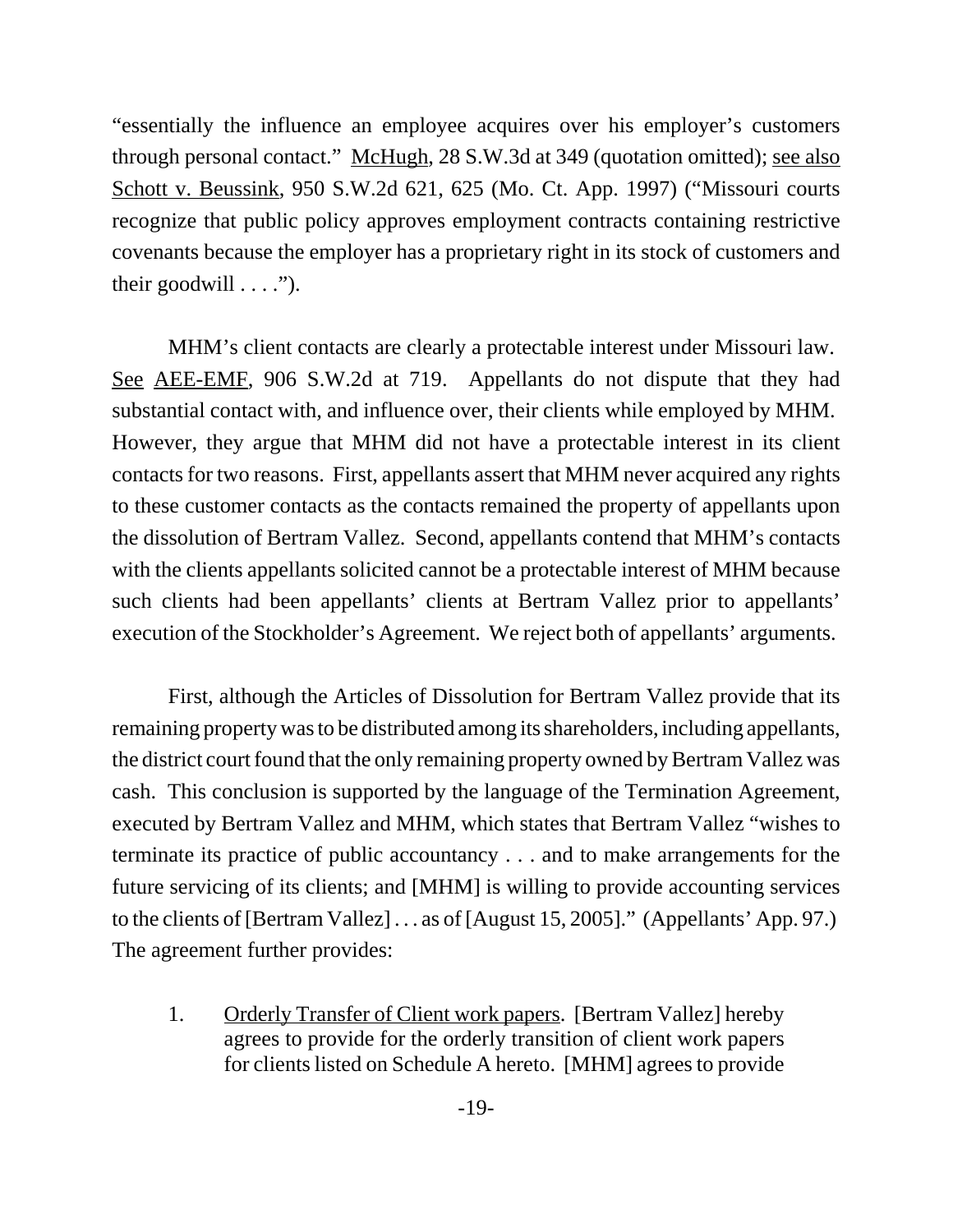accountancy services to the Clients . . . , to retain such client files for a period of at least seven years . . . and to make such files available to [Bertram Vallez] and its current owners at its New Hope office upon reasonable notice.

(Id.) Thus, pursuant to the Termination Agreement, MHM took control of Bertram Vallez's client papers. Accordingly, appellants did not retain the rights to Bertram Vallez's contacts with the solicited clients.

Second, despite the fact that appellants had a relationship with the MHM clients that they solicited prior to joining MHM, Missouri law recognizes that "an employer may protect customer relationships even if the employee had contact with some of the same customers *before* joining the employer." Naegele v. Biomedical Sys. Corp., 272 S.W.3d 385, 389 (Mo. Ct. App. 2008) (emphasis added). In Naegele, the plaintiff, Mary Anastasia Naegele, was employed by Matria Health Care ("Matria") for 12 years where she "provid[ed] monitoring services to obstetric physicians specializing in managing high risk pregnancies." Id. at 386. She then worked as the national director of sales for Biomedical Systems Corporation's ("Biomedical's") Women's Health Services division, and, in taking the position, she executed a Confidentiality, Nondisclosure, and Noncompetition Agreement. Id. Naegele eventually decided to return to Matria. Id. at 387. After informing Biomedical of her decision, she filed a petition for declaratory judgment, and Biomedical counterclaimed, seeking an injunction. Id. Following the trial court's ruling for Biomedical, Naegele appealed, arguing that "Biomedical had no protectable interest in preexisting customers that she initially developed a relationship with when she worked at Matria because they were not contributed as part of an equity investment in a business venture and Biomedical did not assist in developing these contacts." Id. at 388-89 (quotations omitted).

The Missouri Court of Appeals rejected both arguments, explaining:

The fact that Biomedical did not purchase the customer contacts at issue as part of an equity investment in a business venture is immaterial. As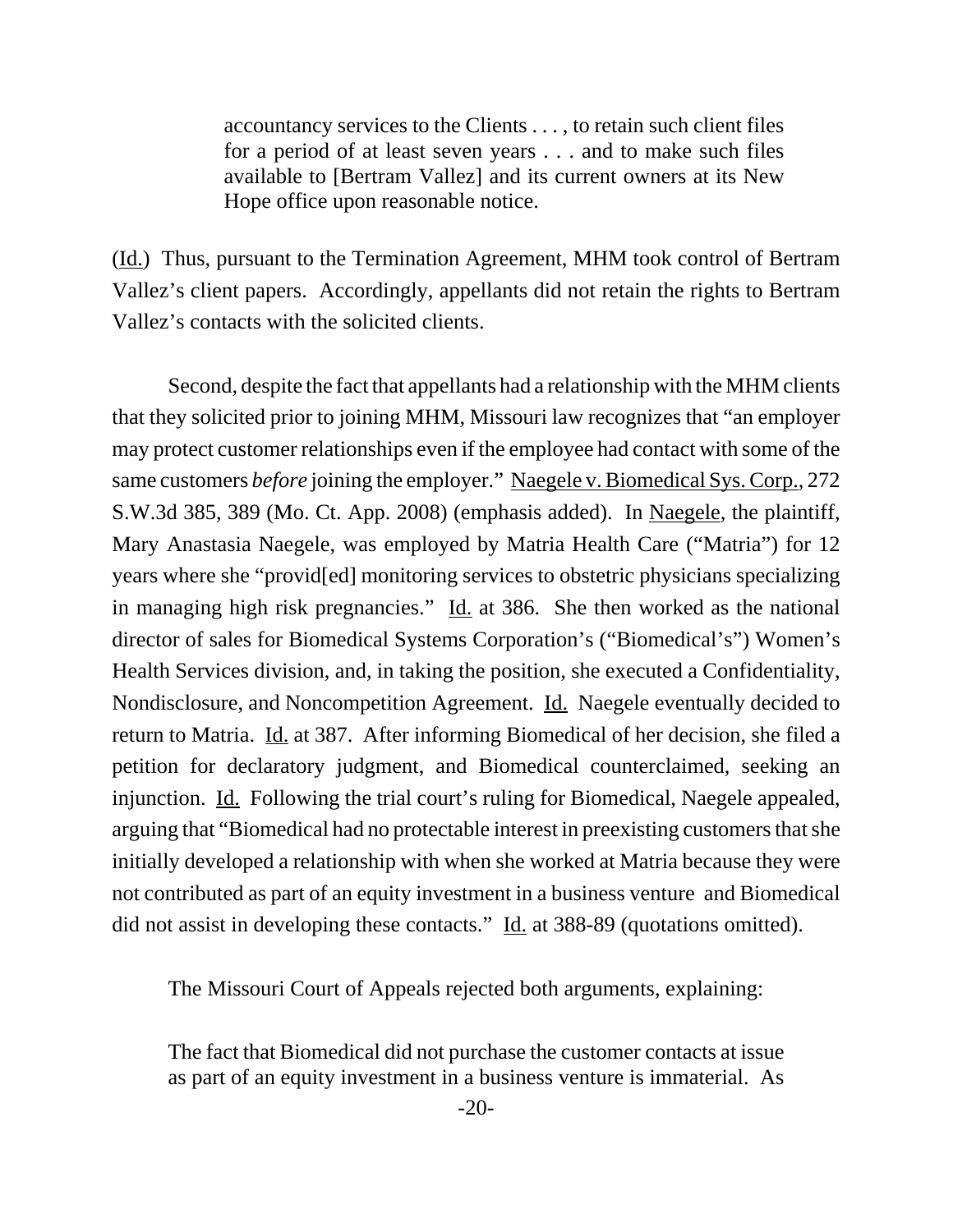Naegele's employer, Biomedical had the right to require Naegele to develop strong relationships with any and all customers that she could. The evidence in the record showed that Biomedical invested considerable money, time, and effort to allow Naegele to develop, maintain, foster and preserve Biomedical's relationships with its customers, including the customers Naegele originally met during her Matria employment. Biomedical had a legitimate business interest in restraining Naegele from pursuing those customers with whom she developed or strengthened a relationship while working for Biomedical, *regardless* of whether those customer contacts originated with Naegele while she was working at Matria.

Id. at 389 (emphasis added). Thus, Naegele refutes the appellants' argument that their preexisting relationship with MHM's clients disqualifies MHM's contacts with such client from constituting a protectable interest under Missouri law. Accordingly, MHM had the requisite protectable interest—customer contacts—to enforce the restrictive covenants at issue.22

# 4.

Appellants next assert that the restrictive covenants are unreasonable in scope and, therefore, unenforceable. "The purpose of restrictive covenants is to protect an employer from unfair competition by a former employee without imposing unreasonable restraint on the employee." AEE-EMF, 906 S.W.2d at 719. Because "[r]estrictive covenants limit[] the exercise or pursuit of an individual's occupation

 $22$ We note that, contrary to the district court's determination that appellants breached the restrictive covenant by soliciting MHM's employees (Count II), MHM had no protectable interest in its employees. See McHugh, 28 S.W.3d at 347, 349-51 (holding that Missouri law does not allow covenants not to solicit former coworkers as such covenants are "in restraint of trade" in that they "restrict[] the flow of competitive information about the labor market, including the availability of opportunities and offers of employment to an employer's at-will workforce"). Because MHM was awarded no damages stemming from Count II, our determination has no impact on the damage award in this case.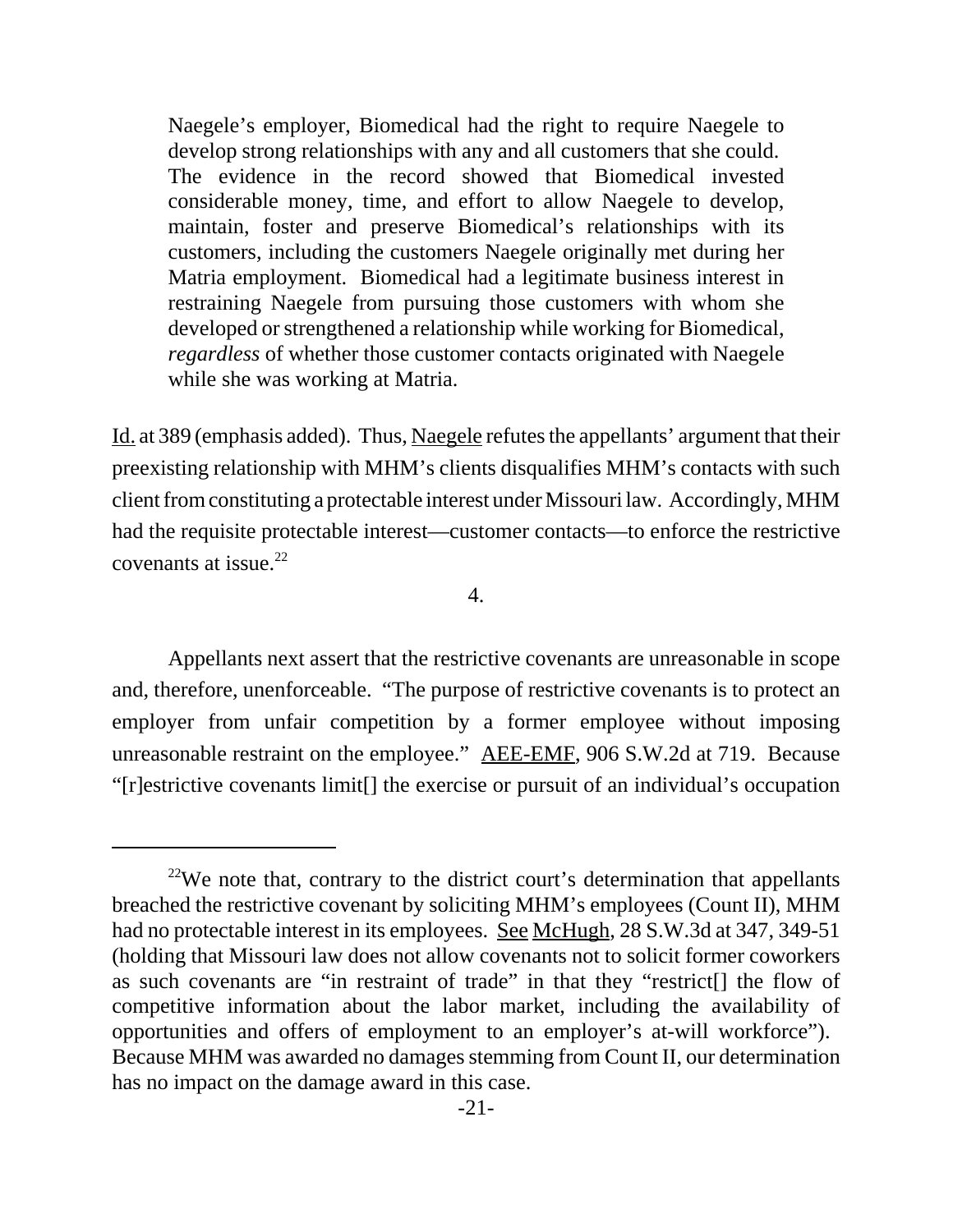[and] are in restraint of trade," such covenants "must be reasonable as to time and space" in order "to be valid and enforceable." Id. "The party claiming benefit of a noncompete clause within a contract has the burden of proving the reasonableness of the clause." Id.

The time period for the restrictive covenants at issue here is two years. This amount of time has been found reasonable under the "overwhelming weight of case authority" in Missouri. Alltype Fire Prot. Co. v. Mayfield, 88 S.W.3d 120, 123 (Mo. Ct. App. 2002). Although the restrictive covenants in this case are not restricted geographically, Missouri law recognizes that a customer restriction may substitute for an explicit geographical restriction. See Schott, 950 S.W.2d at 623-24, 627 (concluding that a two-year restriction on CPAs soliciting their former employer's customers, or doing any accounting work for them, was enforceable, without a geographical restriction, because "the covenant does not prevent employees from practicing in any particular geographical area, it merely prohibits them from soliciting employer's clients"); Mills v. Murray, 472 S.W.2d 6, 11-12 (Mo. Ct. App. 1971) (determining that a three-year restrictive covenant was reasonable, even absent a geographical restriction, because the former employee was only restricted from soliciting his former employer's clients such that he could even "conduct a competing business at [his former employer's] doorstep as soon as [he] left [his former employer's] service"). As the <u>Schott</u> Court observed, where "the specificity of limitation regarding the class of person with whom contact is prohibited increases, the need for limitation expressed in territorial terms decreases." 950 S.W.2d at 627 (quoting Seach v. Richards, Dieterle & Co., 439 N.E.2d 208, 213 (Ind. Ct. App. 1982)). Under Schott and Mills, the restrictive covenant at issue here is not unenforceable, even though it lacks a geographical restriction, because it only prohibits appellants from soliciting MHM clients—not from performing services for MHM's clients whom the appellants did not solicit. Furthermore, even if the restrictive covenant completely barred the appellants from doing any accounting work for MHM clients, the appellants would still be free to provide accounting services to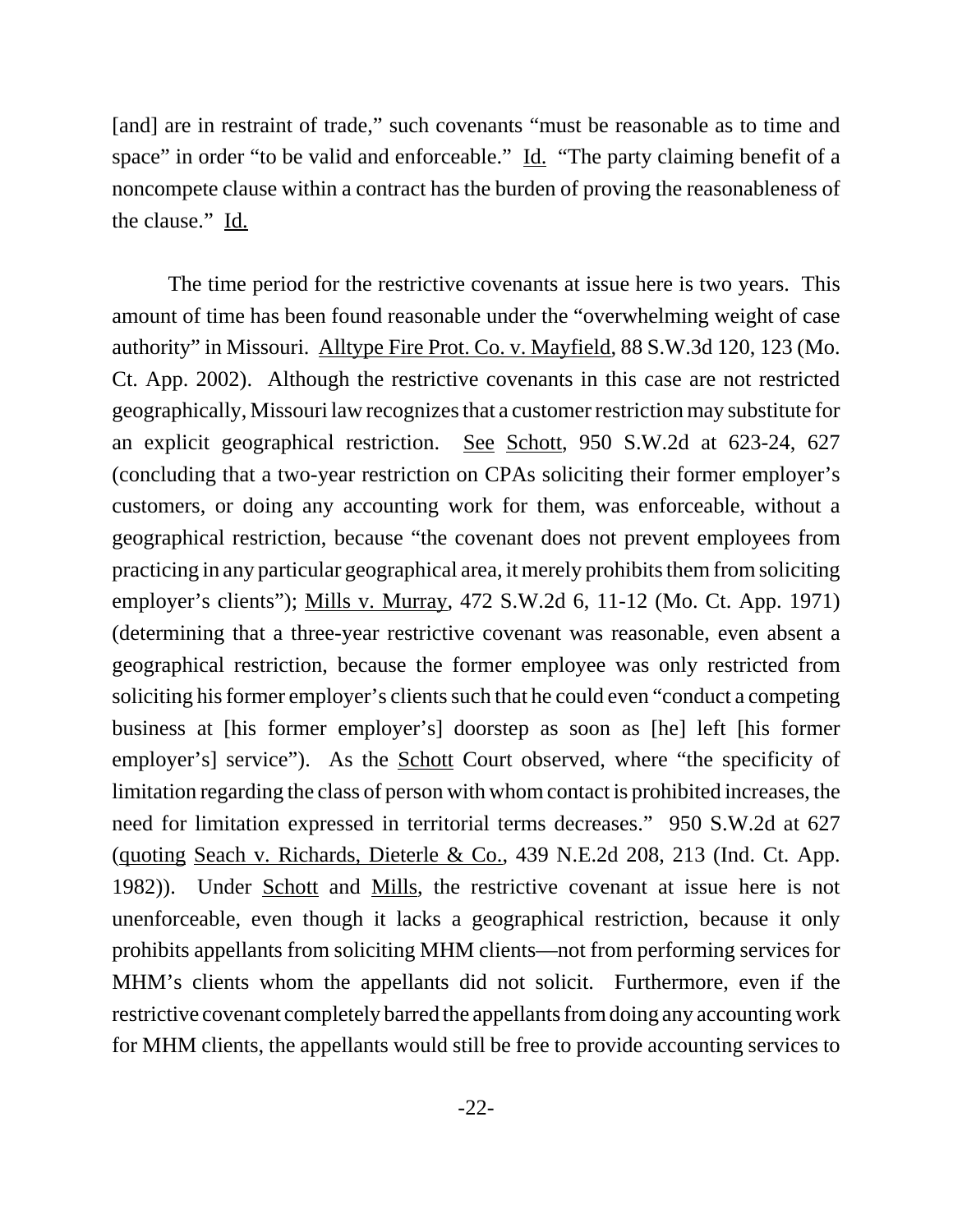all non-MHM clients anywhere. Therefore, the scope of the restrictive covenants at issue here is reasonable under Missouri law.

# 5.

Finally, appellants allege that the restrictive covenants should not be given effect because they purportedly aid MHM in its alleged violation of antitrust law, i.e., MHM and CBIZ's operation under the APS.<sup>23</sup> MHM equates this argument with the affirmative defense of illegal contract and asserts that the appellants have waived the argument by failing to raise it until they opposed MHM's motion for summary judgment. See Fed. R. Civ. P. 8(c)(1) (listing illegality as an affirmative defense that must be raised in response to a pleading); Coury v. Prot, 85 F.3d 244, 255 (5th Cir. 1996) (affirming the trial court's determination that defendant had waived the affirmative defense of illegality of contract by failing to plead it). However, even if appellants have not waived their argument, it still fails for two reasons. First, appellants offer no authority demonstrating that the APS violates antitrust laws, and we find none. Second, appellants' argument is inconsistent with the purposes of antitrust law. "Heavy-handed competitive tactics alone do not constitute an antitrust violation . . . ." R.W. Int'l Corp. v. Welch Food, Inc., 13 F.3d 478, 487 (1st Cir. 1994).

The purpose of the [Sherman Antitrust] Act is not to protect businesses from the working of the market; it is to protect the public from the failure of the market. The law directs itself not against conduct which is competitive, even severely so, but against conduct which unfairly tends to destroy competition itself. It does so not out of solicitude for private concerns but out of concern for the public interest.

<sup>&</sup>lt;sup>23</sup>The appellants do not argue that the restrictive covenants themselves violate antitrust laws. See McDonald v. Johnson & Johnson, 722 F.2d 1370, 1378 (8th Cir. 1983) ("[C]ovenants not to compete generally are not violative of the antitrust laws.").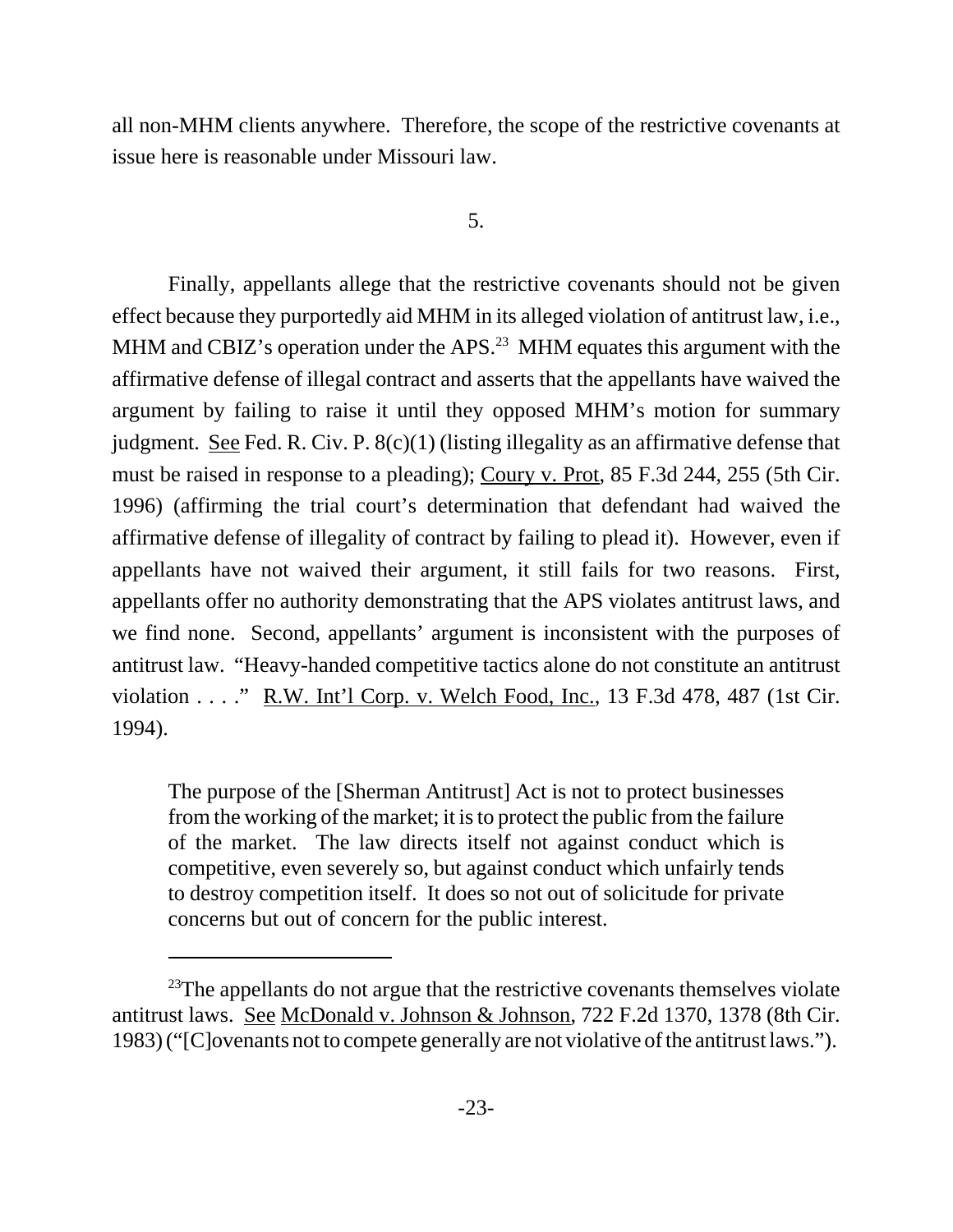Spectrum Sports, Inc. v. McQuillan, 506 U.S. 447, 458 (1993). Here, appellants do not invoke the protections of antitrust law in order to protect the public. Rather, they do so in order to avoid their contractual obligations that, as the preceding analysis establishes, are enforceable under Missouri law. Accordingly, we find appellants injection of antitrust law into this contractual dispute inappropriate.<sup>24</sup>

 In sum, we reject each of appellants' arguments and hold that the restrictive covenants contained in the Stockholder's Agreement are enforceable.

### B.

Appellants next contend that, even if this court concludes that the restrictive covenants are enforceable, the award of liquidated damages must be reversed because the liquidated damages clause in the Stockholder's Agreement is unenforceable for two reasons. First, appellants assert that the clause improperly calculates damages based on CBIZ's revenues rather than MHM's revenues. Second, appellants argue that, even if the district court was correct in its determination that the clause refers to MHM's revenues, it does not approximate MHM's actual loss because MHM pays 85% of its revenues to CBIZ.

<sup>&</sup>lt;sup>24</sup>We also note that the Code of Professional Conduct of the American Institute of Certified Public Accountants ("AICPA Code of Professional Conduct"), available at http://www.aicpa.org/Research/Standards/CodeofConduct/Pages/default.aspx (last visited June 1, 2010), referenced by both Missouri and Minnesota law, see Mo. Rev. Stat. § 326.256.1-.2; Minn. Stat. § 326A.02 subd. 5(5), expressly allows accounting firms to operate under the APS. See AICA Code of Professional Conduct, Interpretations 101-14, 505-3.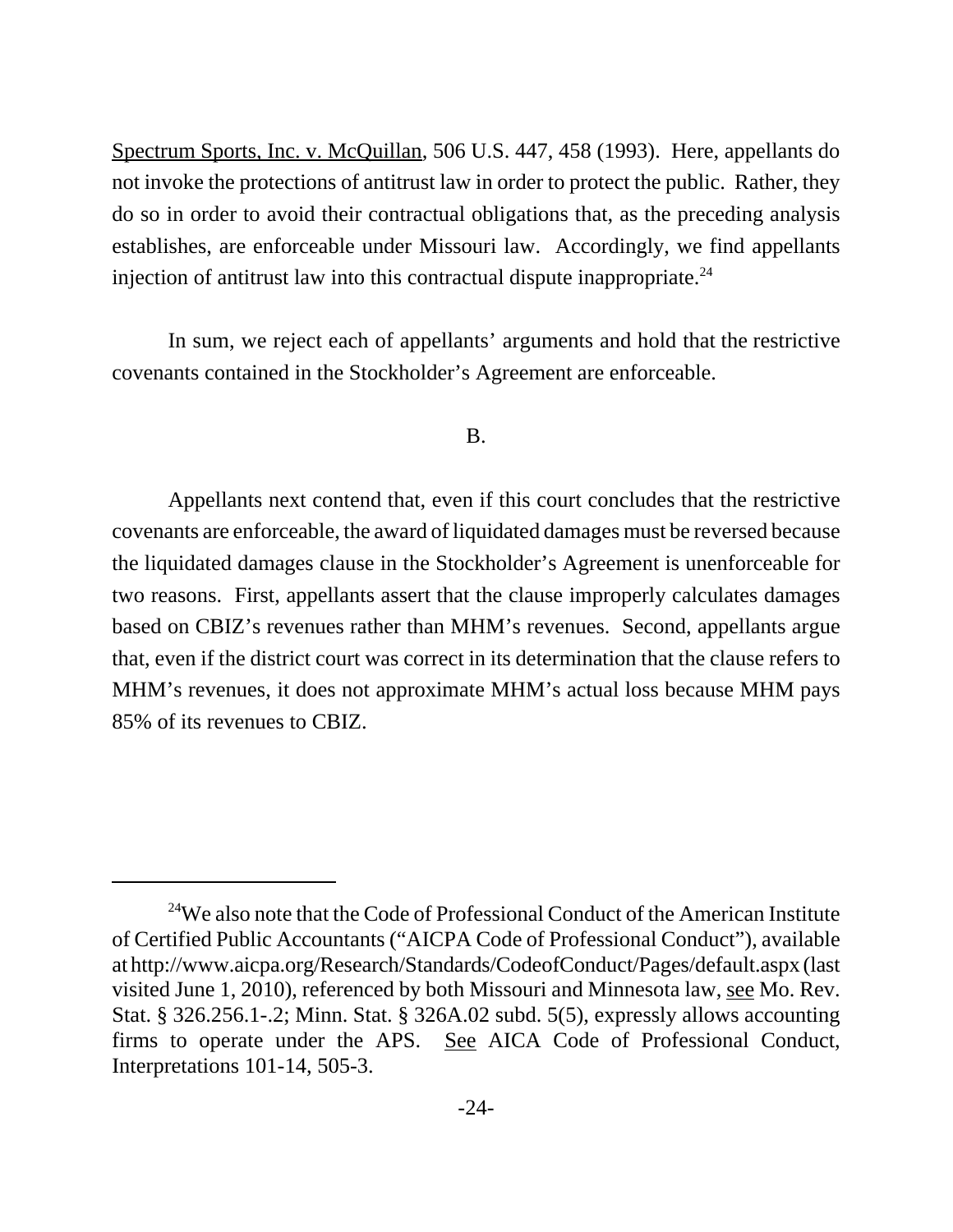# In Missouri,

[t]he general rule is liquidated damages clauses are valid and enforceable, while penalty clauses are invalid. Liquidated damages are a measure of compensation which, at the time of contracting, the parties agree shall represent damages in case of breach. Penalty clauses, on the other hand, are a punishment for breach.

Valentine's, Inc. v. Ngo, 251 S.W.3d 352, 354 (Mo. App. Ct. 2008) (quotation omitted). Thus, the issue here is whether the parties intended the provision to be a form of recoverable compensation—liquidated damages—or an unenforceable penalty provision meant to compel performance. In order to distinguish between the two, we ask whether: "(1) the amount fixed as damages [is] a reasonable forecast for the harm caused by the breach; and (2) the harm [is] of a kind difficult to accurately estimate." Id. (quotation omitted). If both requirements are met, the liquidated damages provision is valid. Id.

The "Liquidated Damages"<sup>25</sup> clause at issue here provides, in pertinent part:

The Shareholder agrees that, in the event any revenues become payable to the Shareholder or to any other person[,] firm[,] or entity with which the Shareholder is affiliated in any capacity, as a result of a violation by the Shareholder of any of the covenants contained in this Agreement, the Shareholder shall pay to [MHM], or shall cause the person, firm[,] or entity with which [the] Shareholder is affiliated to pay to [MHM], an amount equal to the damages calculated pursuant to the shareholder's Executive Employment Agreement or other contractual arrangements with CBIZ shall apply.

<sup>&</sup>lt;sup>25"</sup>While the label the parties attach to a provision is not conclusive, it is a circumstance to be considered when deciding whether the provision is to be considered liquidated damages or a penalty." Diffley v. Royal Papers, Inc., 948 S.W.2d 244, 247 (Mo. Ct. App. 1997). Thus, the fact that the clause at issue is entitled "Liquidated Damages" at least supports a determination that it is not an invalid penalty clause.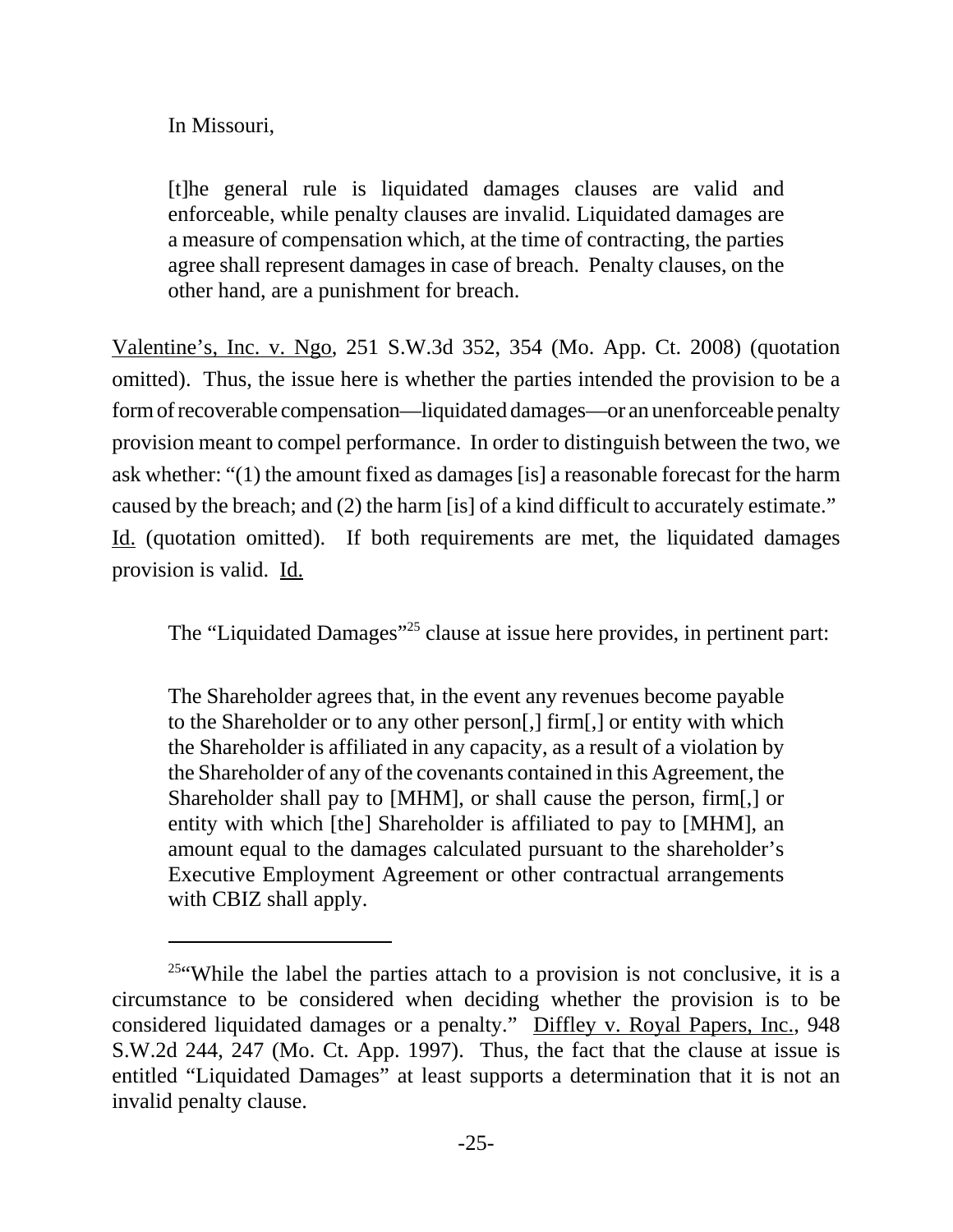(Appellants' Add. 58.) Thus, although this provision provides for liquidated damages in the event of breach, the measure for such damages is not contained therein. Rather, the clause references, for this measure, the appellants' agreements with CBIZ. This reference is the basis for appellants' first argument—that the liquidated damage provision is unenforceable because it purportedly calculates damages based on CBIZ's revenue not MHM's revenue. However, we agree with the district court's determination that, although the Stockholder's Agreement borrowed the calculation for liquidated damages from appellants' agreements with CBIZ, MHM's fees were to be used in the calculation, not CBIZ's. CBIZ was not a party to the Stockholder's Agreement, and the purpose of the Liquidated Damages provision is to compensate MHM for appellants breach of their promises not to solicit MHM's clients, compete with MHM, or disclose MHM's confidential information. Therefore, as the district court correctly determined, the amount of liquidated damages is MHM's gross billings for their former clients from August 1, 2006 through July 31, 2008.26

Appellants also argue that the liquidated damages provision is a penalty in that "[t]he amount fixed is not reasonable because it does not approximate the actual loss that could result to MHM for the breach." (Appellants' Br. 60.) Appellants' argument is based on the fact that, under the Restated Administrative Services Agreement, MHM provides 85% of the fees it collects to CBIZ. However, appellants do not dispute that MHM was entitled to collect 100% of the gross fees from its clients or that MHM lost those fees when MHM clients, who appellants solicited, transferred their business to BWK. Furthermore, appellants provide no authority to support their position that the liquidated damages measure is unreasonable unless it is measured by MHM's net profits instead of the amount agreed upon in the Stockholder's Agreement.

<sup>&</sup>lt;sup>26</sup>Although it appears that the language in Barton's Executive Agreement (the only appellant who had such an agreement) contained a different measure for liquidated damages, appellants do not raise this issue on appeal. Therefore, we do not address it. See Freeman, 911 F.2d at 56.